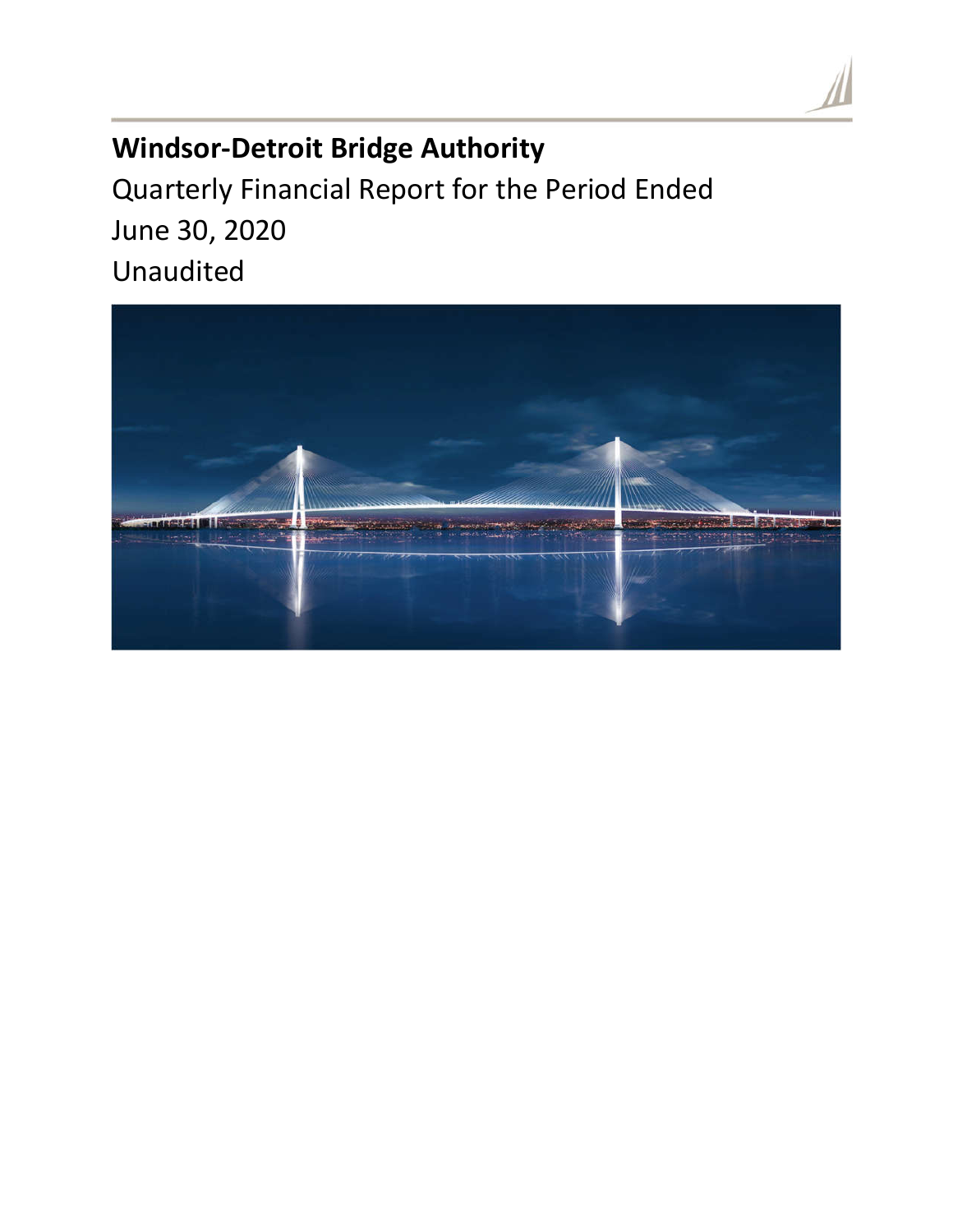## MANDATE

The Windsor-Detroit Bridge Authority (WDBA), established on October 9, 2012, by Letters Patent pursuant to the International Bridges and Tunnels Act, is a Schedule III, Part I non-agent parent Crown Corporation responsible for carrying out the obligations of the Crossing Authority as a party to the 2012 Canada-Michigan Crossing Agreement. Its mandate is to construct and operate the Gordie Howe International Bridge Project (formerly known as the New International Trade Crossing and the Detroit River International Crossing), and to do so directly or under one or more public-private partnership (P3) agreements with one or more private sector concessionaires procured through a competitive procurement process as contemplated by the Crossing Agreement.

In June 2012, the Government of Canada and Michigan set out the governance framework for WDBA and outlined the roles and responsibilities of the key parties involved in the Gordie Howe International Bridge Project. The Crossing Agreement signed between Canada, WDBA and Michigan (the State of Michigan, the Michigan Department of Transportation, and the Michigan Strategic Fund) stipulates that Canada will fund the entire project.

The Crossing Agreement also established the International Authority (IA), a legal entity separate and distinct from WDBA. The IA is empowered to approve land acquisitions in the State of Michigan, leases of land in Michigan, as well as the Request for Qualifications, Request for Proposal, and the Public-Private Agreement with respect to the Gordie Howe International Bridge Project. The IA also monitors compliance by WDBA with the Crossing Agreement and the Concessionaire with the Public-Private Agreement. WDBA is required by the Crossing Agreement to fund the activities of the IA.

# OVERVIEW OF THE GORDIE HOWE INTERNATIONAL BRIDGE PROJECT

The Windsor-Detroit trade corridor is the busiest border crossing between the U.S. and Canada. The Gordie Howe International Bridge Project will address current constraints with existing crossing capacity and will accommodate future trade and travel demand to provide needed capacity as well as system redundancy (i.e. overflow capacity and choice of crossings) in the Windsor-Detroit Region, and flexibility to stream traffic to improve border processing. The project has four major components:

- Bridge a six-lane cable-stayed bridge with a span of 850 meters across the Detroit River.
- Canadian Port of Entry (POE) a 53-hectare site that will house passenger, commercial and animal customs and border processing, tolling, and maintenance facilities.
- U.S. POE a 68-hectare site of similar scale to the Canadian Port of Entry, but without toll collection facilities.
- Michigan Interchange with Interstate 75 (I-75) consists of the primary connecting overpasses and ramps to and from the U.S. Port of Entry and associated local road improvements.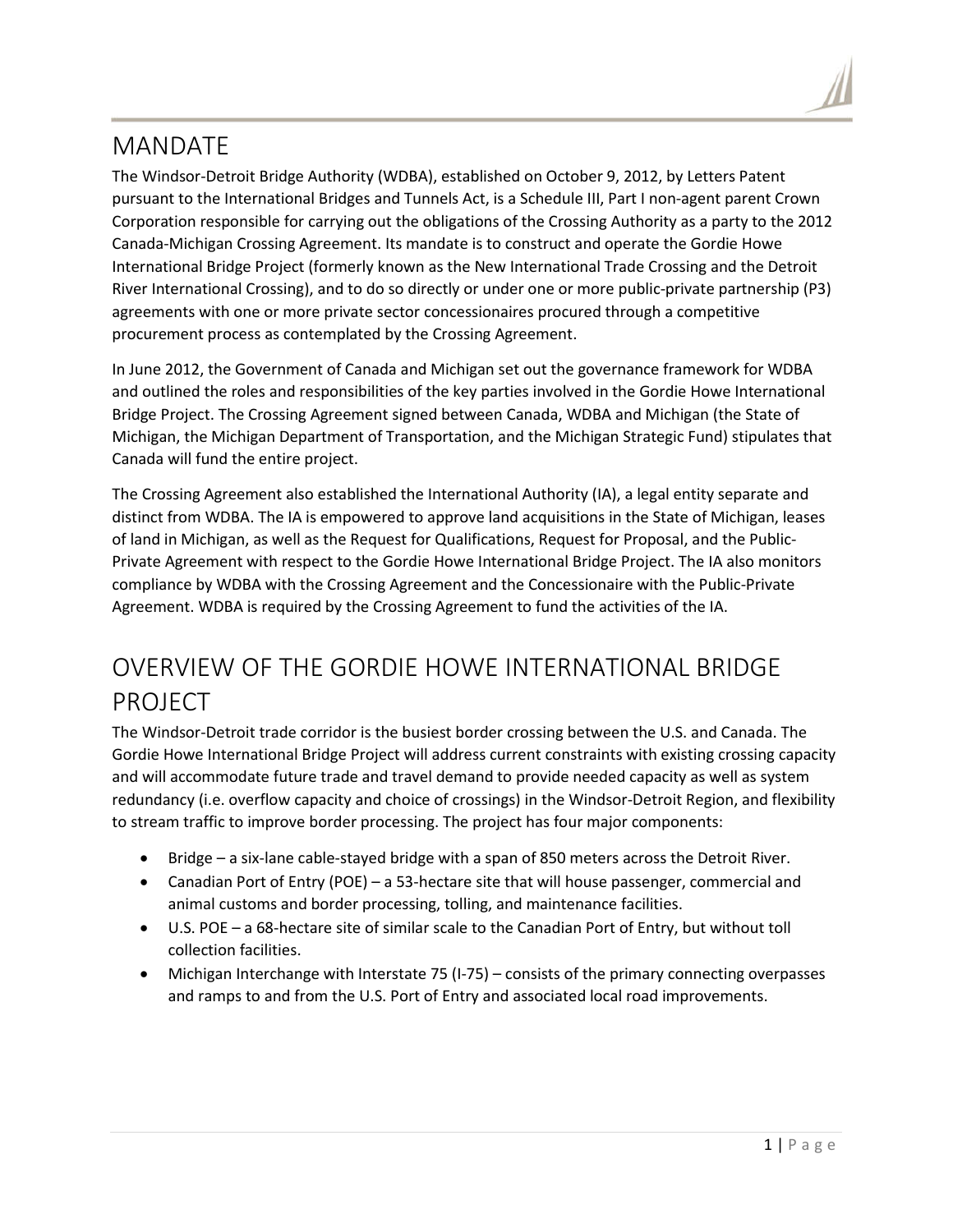The Project is being delivered through a public-private partnership (P3), using the design, build, finance,

operate and maintain (DBFOM) model. WDBA's private sector partner is Bridging North America (BNA). BNA is a consortium consisting of:

- ACS Infrastructure Canada Inc. (ACSIC), which is the Canadian subsidiary of ACS Group
- Fluor Canada Ltd., a subsidiary of Fluor Corporation, and
- Aecon Group Inc.

## OBJECTIVES, ACTIVITIES, AND EXPECTED RESULTS FOR 2020-21

Windsor-Detroit Bridge Authority (WDBA) is continuing with its objectives and activities which were established in Fiscal Year 2019-2020. The following include those objectives, activities, and the expected results for the first quarter of 2020-2021, as well as a summary of progress:

1. Executing on Oversight Plans, Ensuring Project Agreement Obligations are met

Oversight Plans are being executed and reported on monthly.

2. Design and Construction of the Gordie Howe International Bridge project

Progress is being made on the design and construction work on all four components of the project. As an example, work on the Canadian side of the bridge component included the completion of most of the drilled shafts on the Canadian tower site.

3. Site Preparation (US Property acquisition, Early Works, and Utility Relocation in Canada and Michigan)

Activities related to US Property Acquisition, Early Works, and Canadian utility relocation are progressing. Notably, lands related to Early Works were handed over to the project's private-sector partner in June 2020.

4. Building Organizational Capacity and Continued Organizational Development During the Design-Build Phase

WDBA successfully achieved its staffing goals noted in its 2019-2020 Corporate Plan by end of summer 2019. WDBA continued to analyze its resourcing requirements for the remainder of 2019- 2020, to further de-risk the Gordie Howe International Bridge project.

5. Stakeholder Engagement and External Positioning for Operations

WDBA has made significant progress in the delivery of its stakeholder engagement and communications activities on both sides of the border. While COVID-19 has had an impact on communications and stakeholder activities, they have been maintained using alternate methods of delivery.

6. Transition Planning from Construction to Operations

WDBA is further developing the systems that will be needed when the Gordie Howe International Bridge project nears substantial completion.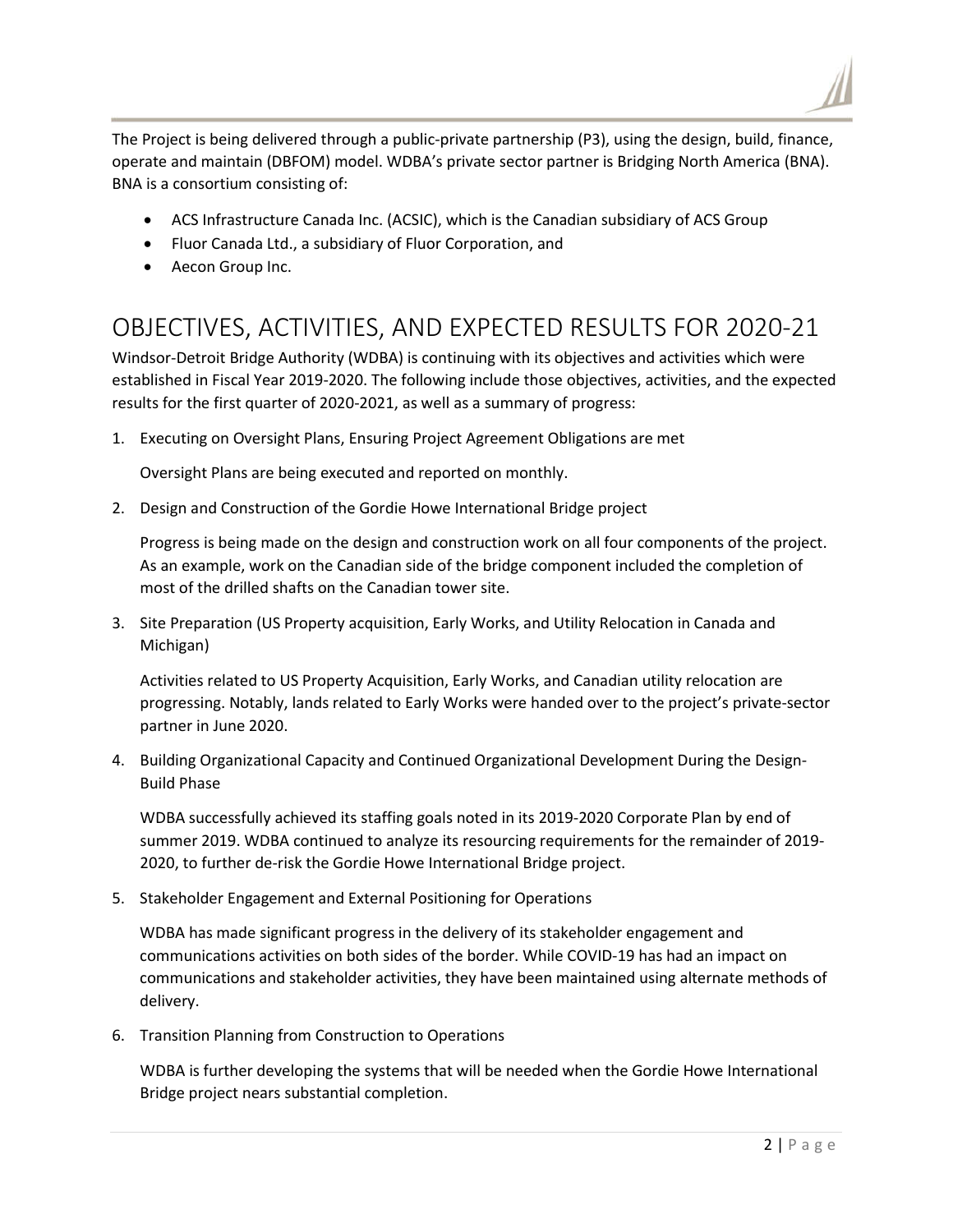## FINANCIAL ANALYSIS

#### SUMMARY

At the end of first quarter of 2020-21, net results of operations at WDBA reflect a surplus of \$36.2 million (2019-20: \$106.8 million). The surplus is mostly due to the timing of appropriations and expenditures on capital assets and the acquisition of US properties.

Compared to the 2020 fiscal year end results, WDBA net debt increased from \$556.1 million to \$622.4 million, a change of \$66.3 million. Non-financial assets increased by \$98.3 million to \$1,787.0 million (2019-20: \$1,688.7 million). The increase is driven by continuing BNA construction activities and increases in costs related to Michigan activities.

## STATEMENT OF OPERATIONS

#### APPROPRIATIONS

WDBA received \$85.8 million in appropriations in the first quarter of 2020-21, compared to \$133.5 million in the prior year. WDBA returned \$15.0 million of the prior year's appropriations (2019-20: \$0), which represented cash surplus to requirements. WDBA ended the first quarter of 2020-21 with a net surplus of \$36.2 million, compared to \$106.8 million in the prior year. The surplus is mostly due to the timing of appropriations and expenditures on capital assets.

The appropriations were used to fund BNA's activities, Michigan activities, design, and engineering costs, and WDBA operations.

#### **EXPENSES**

WDBA incurred \$32.7 million of direct expenses in the first quarter of 2020-21, compared to \$28.2 million in the prior year. As shown in the accompanying table, expenses are higher in the current year due to increasing I-75 costs, increased amortization costs as additional properties were leased and roadwork was completed, and higher payroll and benefit costs. Cost decreases in the period were primarily related to Michigan Land, and a decrease in professional fees.

Internal services costs, as shown in the Statement of Operations, reflect expenses to support the Gordie Howe International Bridge Project: primarily salaries and benefits of employees not directly involved in the project. WDBA incurred \$2.6 million of internal services costs in the first quarter of 2020-21, compared to \$2.2 million in the prior year.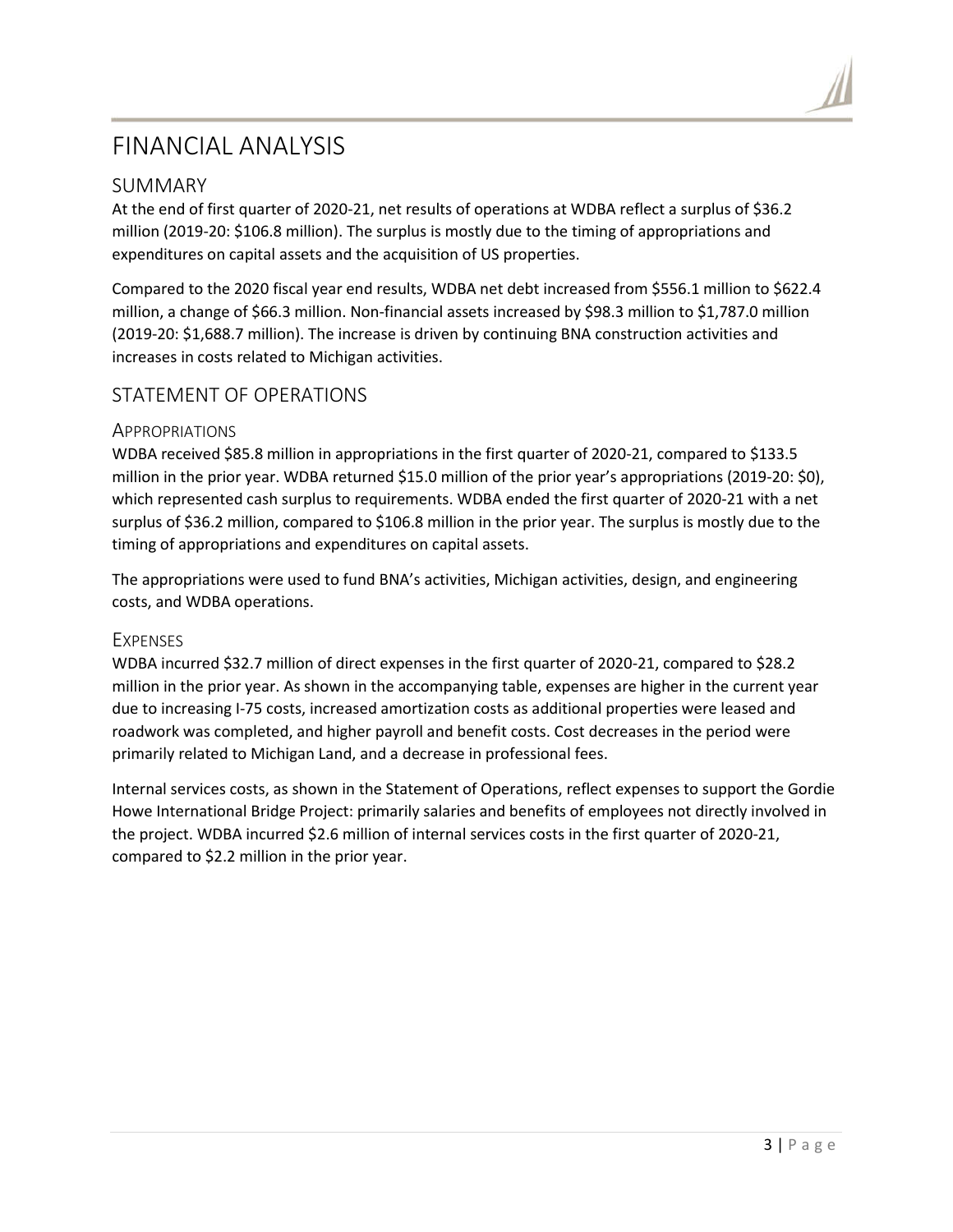The table below provides a breakdown of the expenses by type:

#### **(thousands of dollars)**

|                                              | <b>Three Months Ended</b> |               |
|----------------------------------------------|---------------------------|---------------|
|                                              | <b>June 30,</b>           | June 30,      |
|                                              | 2020                      | 2019          |
| I-75 Costs                                   | 24,246                    | 17,033        |
| <b>Payroll and Benefits</b>                  | 3,559                     | 2,659         |
| Amortization                                 | 1,917                     | 796           |
| Insurance                                    | 1,353                     | 1,432         |
| Legal Services                               | 1,239                     | 1,514         |
| <b>Professional Services</b>                 | 1,126                     | 2,241         |
| Local Road Improvements                      | 773                       | 752           |
| Rent                                         | 250                       | 191           |
| <b>Transfers to International Authority</b>  | 235                       | 300           |
| <b>Office and Maintenance</b>                | 219                       | 230           |
| Michigan Land                                | 143                       | 3,008         |
| <b>Property Taxes</b>                        | 136                       | 130           |
| <b>Repairs and Maintenance</b>               | 26                        | $\mathcal{P}$ |
| Other                                        | 10                        | 40            |
| Travel expenses                              | 4                         | 83            |
| Work performed for other Government Agencies |                           | 1             |
|                                              | 35,236                    | 30,412        |

As the I-75 interchange will be turned over to the State of Michigan upon completion of the project, all costs associated with the I-75 interchange are expensed as incurred. I-75 Costs are primarily for BNA's construction costs, utility work, demolition, environmental work, and professional services related to the design and engineering of the I-75 Interchange. The increase in I-75 costs is due to the ramp-up of BNA's construction activities.

Amortization costs increased over the year due to a significant increase in leased property, and the placement into service of the remainder of the Perimeter Access Road (PAR) on the Canadian POE.

Payroll and Benefits have increased because of increased staffing levels to support the construction phase of the project.

Michigan Land is related to the acquisition of property in Michigan that will be primarily used for the I-75 Interchange or is needed for the associated local road improvements. The decrease in Michigan Land costs is primarily due to the property acquisition process nearing completion.

Professional services and Legal services were lower primarily due to a decrease in consulting services related to the MDOT planning and engineering work and other consulting work in support of the project.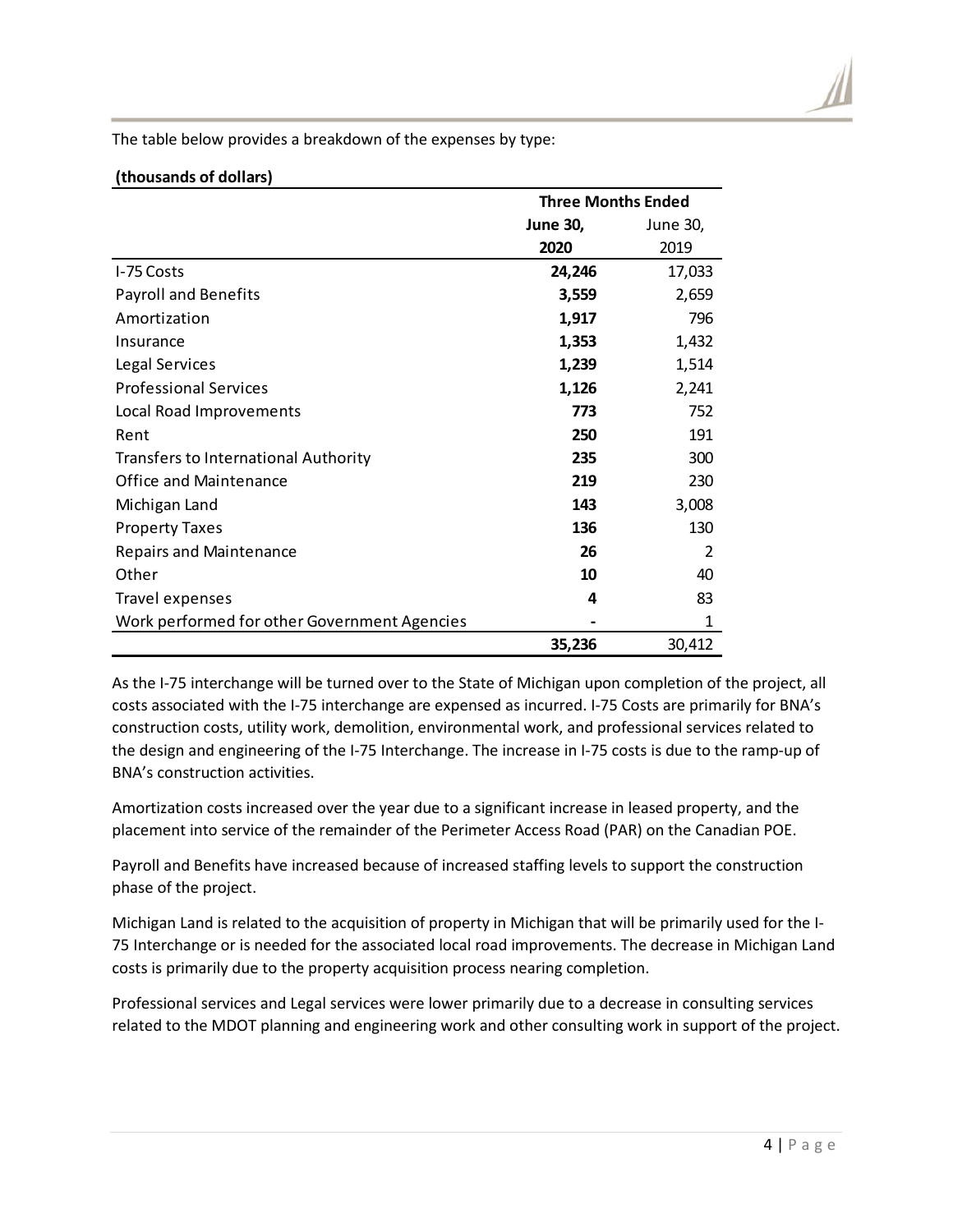## STATEMENT OF FINANCIAL POSITION

#### FINANCIAL ASSETS

Financial assets of \$152.8 million (March 31, 2020: \$219.5 million) consisting of \$126.2 million in cash and \$26.6 million in accounts receivable and deposits (March 31, 2020: \$174.2 million and \$45.3 million), are offset by \$775.2 million in liabilities (March 31, 2020: \$775.7 million).

On June 30, 2020, WDBA had a restricted cash balance of \$110.0 million in an escrow account (March 31, 2020: \$132.9 million). These funds are held in a US dollar escrow account to fund U.S. property acquisitions and other Michigan activities carried out by MDOT. WDBA is required to fund MDOT's Michigan activities at the beginning of each quarter in the escrow account.

Accounts receivable on June 30, 2020 and March 31, 2020 consisted mainly of recoverable HST. WDBA expects to recover 100% of the HST on expenditures directly related to construction (including design, engineering, plaza fill, utility relocation, etc.), and approximately 70% of the HST for expenditures related to WDBA's operating expenses. In the current fiscal year, WDBA has recovered \$32.6 million of HST.

#### LIABILITIES

On June 30, 2020, WDBA's liabilities were \$775.2 million (March 31, 2020: \$775.7 million). Liabilities consist mainly of BNA's 15% contribution to the project, accounts payable and accruals for WDBA's suppliers, holdbacks, and a liability for environmental remediation.

Accounts payable and accrued liabilities of \$62.2 million (March 31, 2020: \$79.3 million) consist primarily of amounts for BNA activities, the Owner's Engineer, utility relocation, Michigan activities, and legal fees.

The environmental liability of \$9.1 million remains unchanged from March 31, 2020 as no remediation work was performed during the quarter.

#### NON-FINANCIAL ASSETS

WDBA held \$1,683.3 million of tangible capital assets at the end of the first quarter of 2020-21, compared to \$1,590.6 million at the end of the prior year. These consist primarily of costs incurred related to the Gordie Howe International Bridge Project (Construction in Progress), leased property in Canada and Michigan, and the Perimeter Access Road (PAR).

No properties were transferred from prepaid expenses to tangible capital assets for properties held under a master lease with the State of Michigan during the quarter (2020: \$90.3 million).

During the year, the remainder of the PAR was completed and turned over to BNA to be put into service. This is reflected in the Tangible Capital Assets table as a transfer out of Construction in Process and a transfer into Roads. As per the agreement with the City of Windsor, WDBA will return the PAR to the City upon substantial completion of the Project. As such, this asset will be fully depreciated by the time of substantial completion.

Construction in Progress of \$1,424.9 million on June 30, 2020 (March 31, 2020: \$1,352.8 million), includes costs related to the building of the Bridge and the Canadian and U.S. POEs. Given that the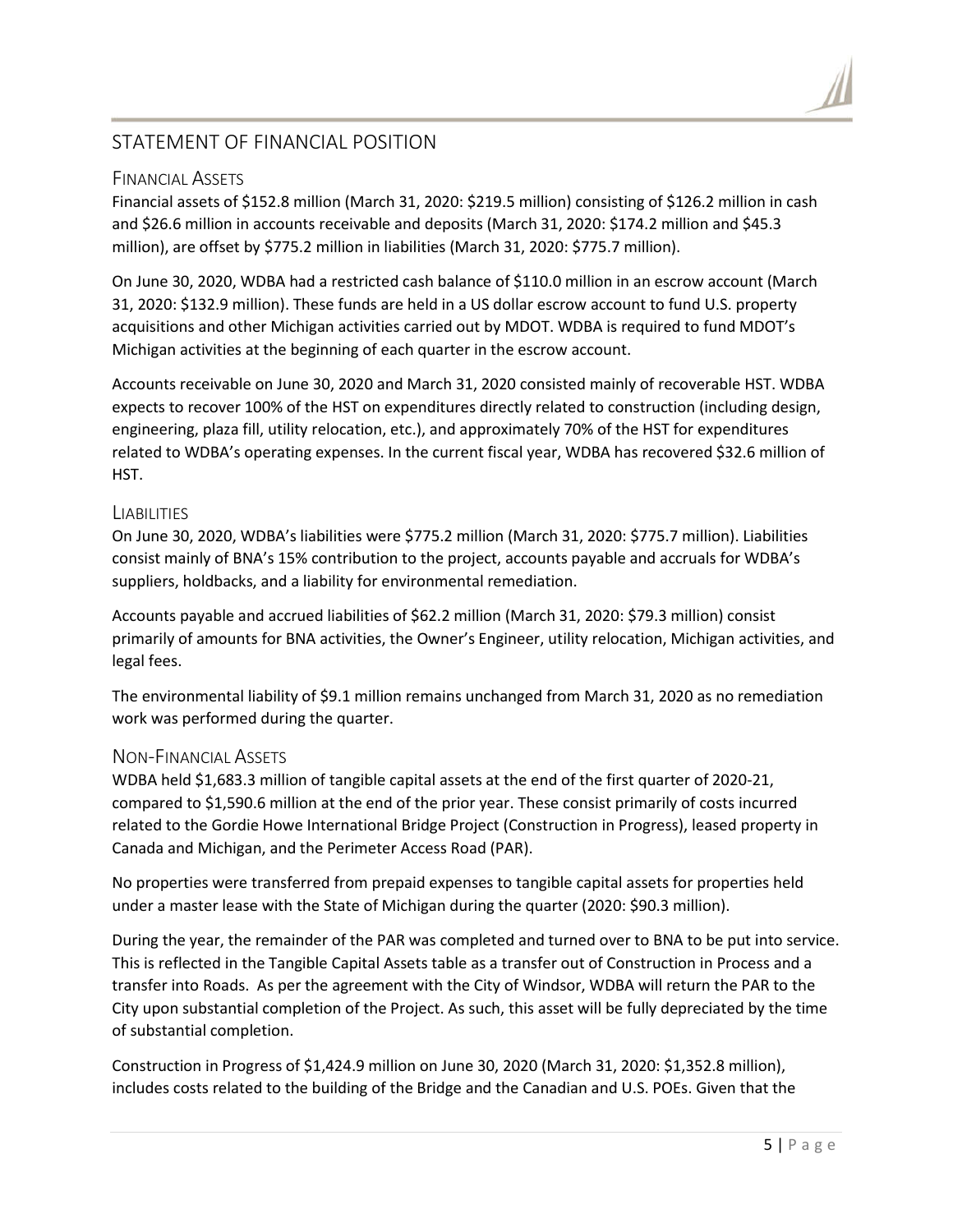

project is still in its early stages, most of the capitalized costs are related to BNA's start-up, design, procurement and early construction costs, the Early Works, utility relocation, professional services, and environmental remediation.

The table below provides a breakdown of the Construction in Progress:

#### **(thousands of dollars)**

|                        | <b>June 30,</b> | March 31, |
|------------------------|-----------------|-----------|
|                        | 2020            | 2020      |
|                        |                 |           |
| <b>Bridge</b>          | 590,115         | 544,041   |
| Canadian Port of Entry | 428,755         | 423,862   |
| US Port of Entry       | 405,987         | 384,853   |
|                        | 1,424,857       | 1,352,756 |

Prepaid expenses of \$103.7 million (March 31, 2020: \$98.1 million) primarily consisted of costs related to the acquisition of land in Michigan of \$88.1 million at June 30, 2020 (March 31, 2020: \$81.3 million), and prepaid insurance of \$15.4 million at June 30, 2020 (March 31, 2020: \$16.6 million).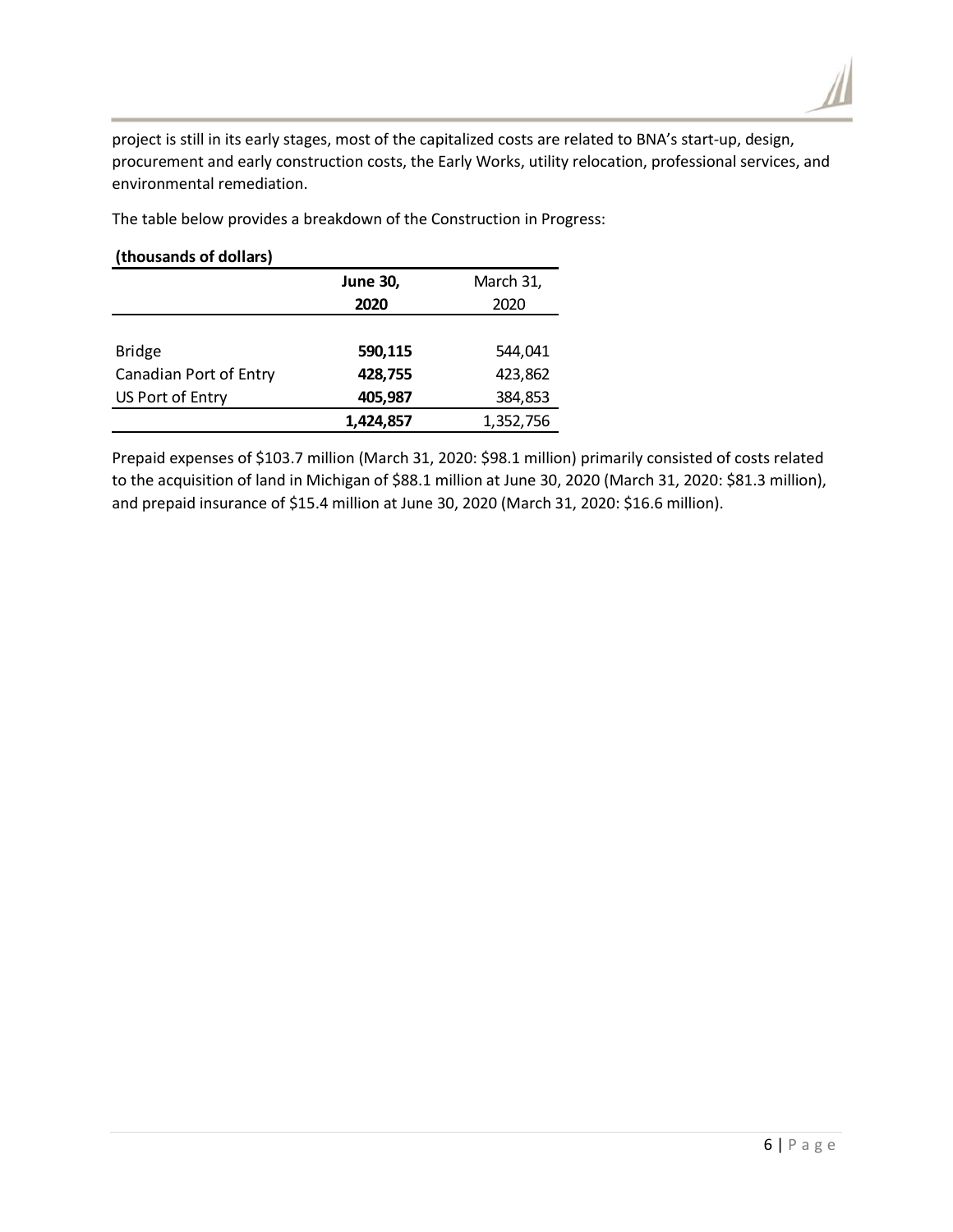

# WDBA QUARTERLY FINANCIAL STATEMENTS FOR THE FIRST **QUARTER 2020-2021**

## STATEMENT OF MANAGEMENT RESPONSIBILITY

Management is responsible for the preparation and fair presentation of these quarterly financial statements in accordance with the Treasury Board of Canada Standard on Quarterly Financial Reports for Crown Corporations, and for such internal controls as management determines is necessary to enable the preparation of quarterly financial statements that are free from material misstatement. Management is also responsible for ensuring that all other information in the quarterly financial report is consistent, where appropriate, with the quarterly financial statements.

Based on our knowledge, these unaudited quarterly financial statements present fairly, in all material respects, the financial position, results of operations and cash flows of the corporation, as at the date of and for the periods presented in the quarterly financial statements.

Kyce Dk.Up

**Bryce Phillips Chief Executive Officer** 

Windsor, Canada August 21, 2020

Mike St. Amant, FCPA, FCA Chief Financial Administrative Officer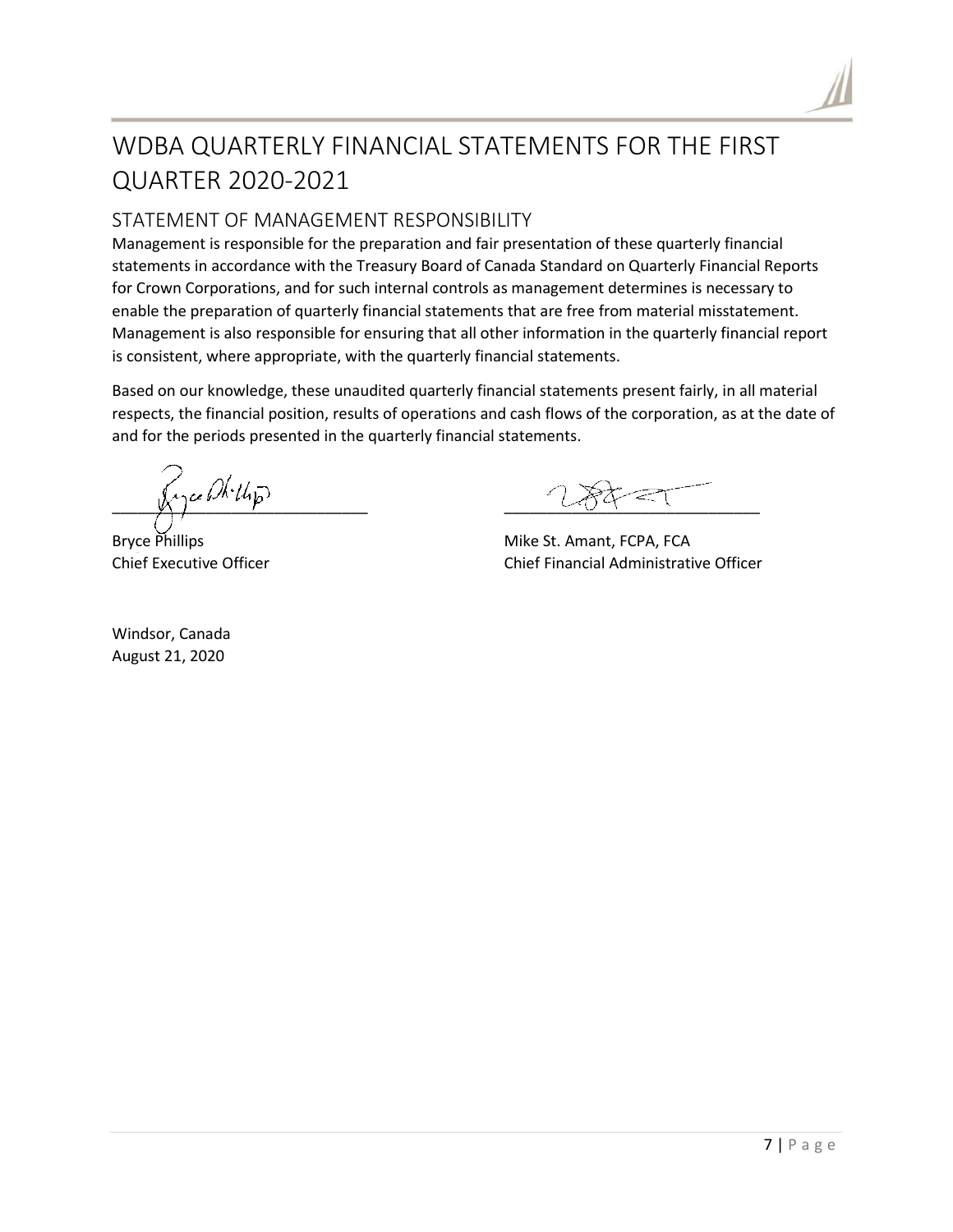### **Windsor-Detroit Bridge Authority Quarterly Statement of Financial Position** (Unaudited) **June 30, 2020 (thousands of dollars)**

|                                          | <b>June 30,</b> | March 31,<br>2020 |
|------------------------------------------|-----------------|-------------------|
|                                          | 2020            |                   |
| <b>FINANCIAL ASSETS</b>                  |                 |                   |
| Cash                                     | 16,178          | 41,324            |
| Restricted cash (Note 3)                 | 110,025         | 132,885           |
| Accounts receivable                      | 26,451          | 45,172            |
| Deposits                                 | 159             | 159               |
|                                          |                 |                   |
| <b>Total Financial Assets</b>            | 152,813         | 219,540           |
|                                          |                 |                   |
| <b>LIABILITIES</b>                       |                 |                   |
| Accounts payable and accrued liabilities | 62,193          | 79,255            |
| Accrued employee benefits                | 1,260           | 1,009             |
| Environmental liability (Note 4)         | 9,088           | 9,088             |
| Holdback (Note 5)                        | 96,670          | 85,183            |
| Due to private partner (Note 6)          | 605,957         | 601,146           |
|                                          |                 |                   |
| <b>Total Liabilities</b>                 | 775,168         | 775,681           |
|                                          |                 |                   |
| Net Debt                                 | 622,355         | 556,141           |
| <b>NON-FINANCIAL ASSETS</b>              |                 |                   |
| Tangible capital assets (Note 7)         | 1,683,292       | 1,590,564         |
| Prepaid expenses (Note 8)                | 103,685         | 98,087            |
|                                          |                 |                   |
| <b>Total Non-Financial Assets</b>        | 1,786,977       | 1,688,651         |
|                                          |                 |                   |
| <b>Accumulated Surplus</b>               | 1,164,622       | 1,132,510         |
|                                          |                 |                   |
| Accumulated surplus is comprised of:     |                 |                   |
| Accumulated operating surplus            | 1,167,287       | 1,131,041         |
| Accumulated remeasurement gains (losses) | (2,665)         | 1,469             |
|                                          | 1,164,622       | 1,132,510         |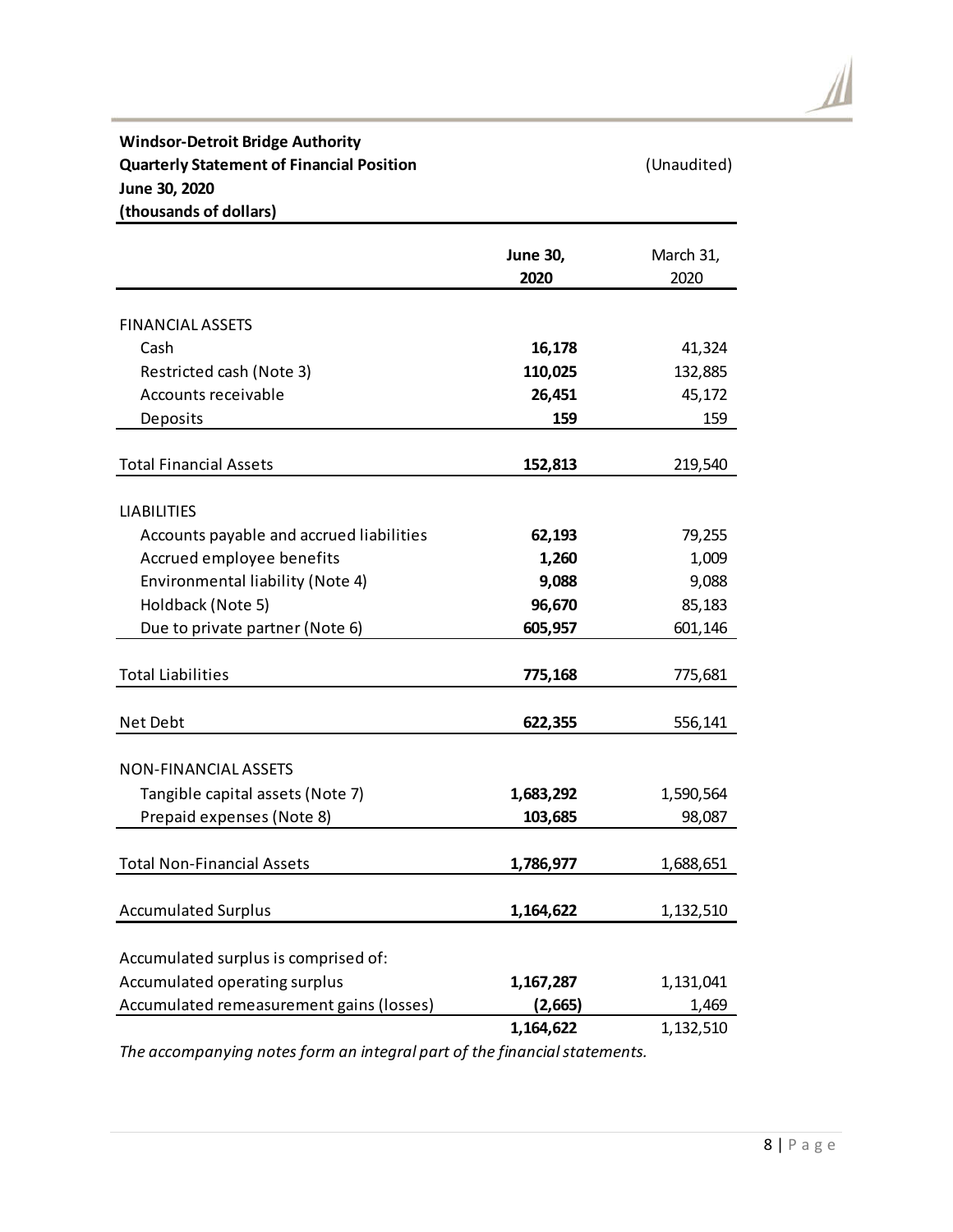#### **Windsor-Detroit Bridge Authority Quarterly Statement of Operations** (Unaudited) **for the period ended June 30, 2020 (thousands of dollars)**

|                                                    | <b>Twelve Months Ended</b> | <b>Three Months Ended</b> |              |
|----------------------------------------------------|----------------------------|---------------------------|--------------|
|                                                    | March 31,                  | <b>June 30,</b>           | June 30,     |
|                                                    | 2021                       | 2020                      | 2019         |
|                                                    | <b>Budget</b>              | <b>Actual</b>             | Actual       |
|                                                    |                            |                           |              |
| <b>REVENUE</b>                                     |                            |                           |              |
| Revenue from operations                            |                            | 65                        |              |
| Proceeds from insurance claims                     |                            |                           | 1,500        |
| Interest                                           |                            | 195                       | 1,621        |
| Foreign exchange gain                              |                            | 371                       | 595          |
| <b>Total Revenue</b>                               |                            | 631                       | 3,716        |
|                                                    |                            |                           |              |
| <b>EXPENSES (Note 10)</b>                          |                            |                           |              |
| Gordie Howe International Bridge Project           | 177,923                    | 32,670                    | 28,188       |
| Internal services                                  | 14,709                     | 2,566                     | 2,223        |
| Work performed for other Government agencies       |                            |                           | $\mathbf{1}$ |
|                                                    |                            |                           |              |
| <b>Total Expenses</b>                              | 192,632                    | 35,236                    | 30,412       |
| Deficit before Government funding                  | (192, 632)                 | (34, 605)                 | (26, 696)    |
| Government transfers - appropriations              | 778,634                    | 85,800                    | 133,499      |
| Reimbursement of Appropriations (Note 11)          |                            | (14, 950)                 |              |
| Government transfers - recoveries                  |                            |                           | $\mathbf{1}$ |
|                                                    | 778,634                    | 70,850                    | 133,500      |
|                                                    |                            |                           |              |
| Operating surplus                                  | 586,002                    | 36,245                    | 106,804      |
| Accumulated operating surplus, beginning of period | 694,459                    | 1,131,042                 | 671,044      |
| Accumulated operating surplus, end of period       | 1,280,461                  | 1,167,287                 | 777,848      |

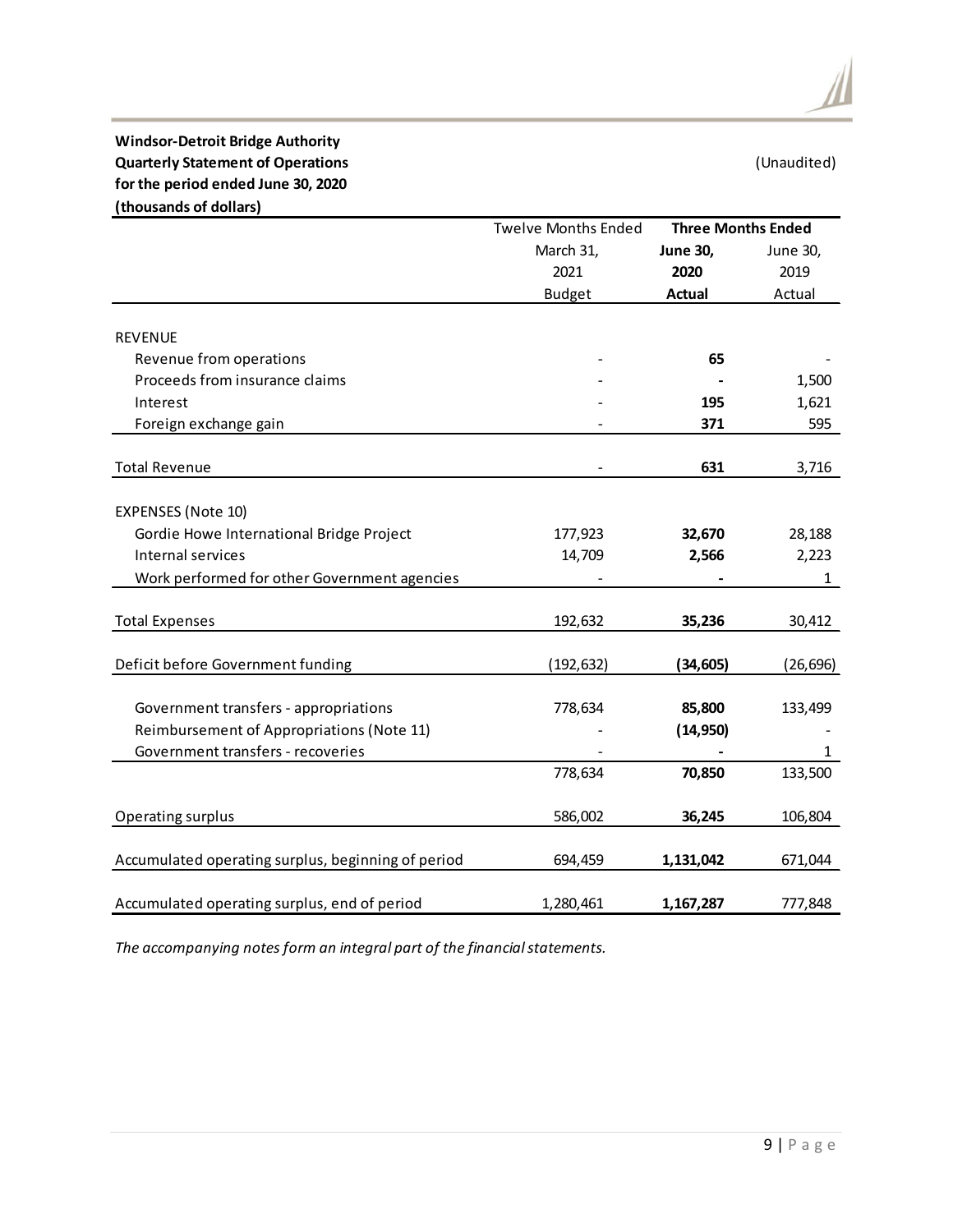| <b>Windsor-Detroit Bridge Authority</b><br><b>Quarterly Statement of Remeasurement Gains and Losses</b><br>for the period ended June 30, 2020<br>(thousands of dollars) |                           | (Unaudited)      |
|-------------------------------------------------------------------------------------------------------------------------------------------------------------------------|---------------------------|------------------|
|                                                                                                                                                                         | <b>Three Months Ended</b> |                  |
|                                                                                                                                                                         | <b>June 30,</b><br>2020   | June 30,<br>2019 |
| Accumulated remeasurement gains beginning of period                                                                                                                     | 1,469                     | 343              |
| Unrealized losses attributable to:<br>Foreign exchange                                                                                                                  | (3,763)                   | (2,946)          |
| Amounts reclassified to the Statement of Operations:<br>Foreign exchange                                                                                                | (371)                     | (595)            |
| Net remeasurement losses for the period                                                                                                                                 | (4, 134)                  | (3, 541)         |
| Accumulated remeasurement losses end of period                                                                                                                          | (2,665)                   | (3, 198)         |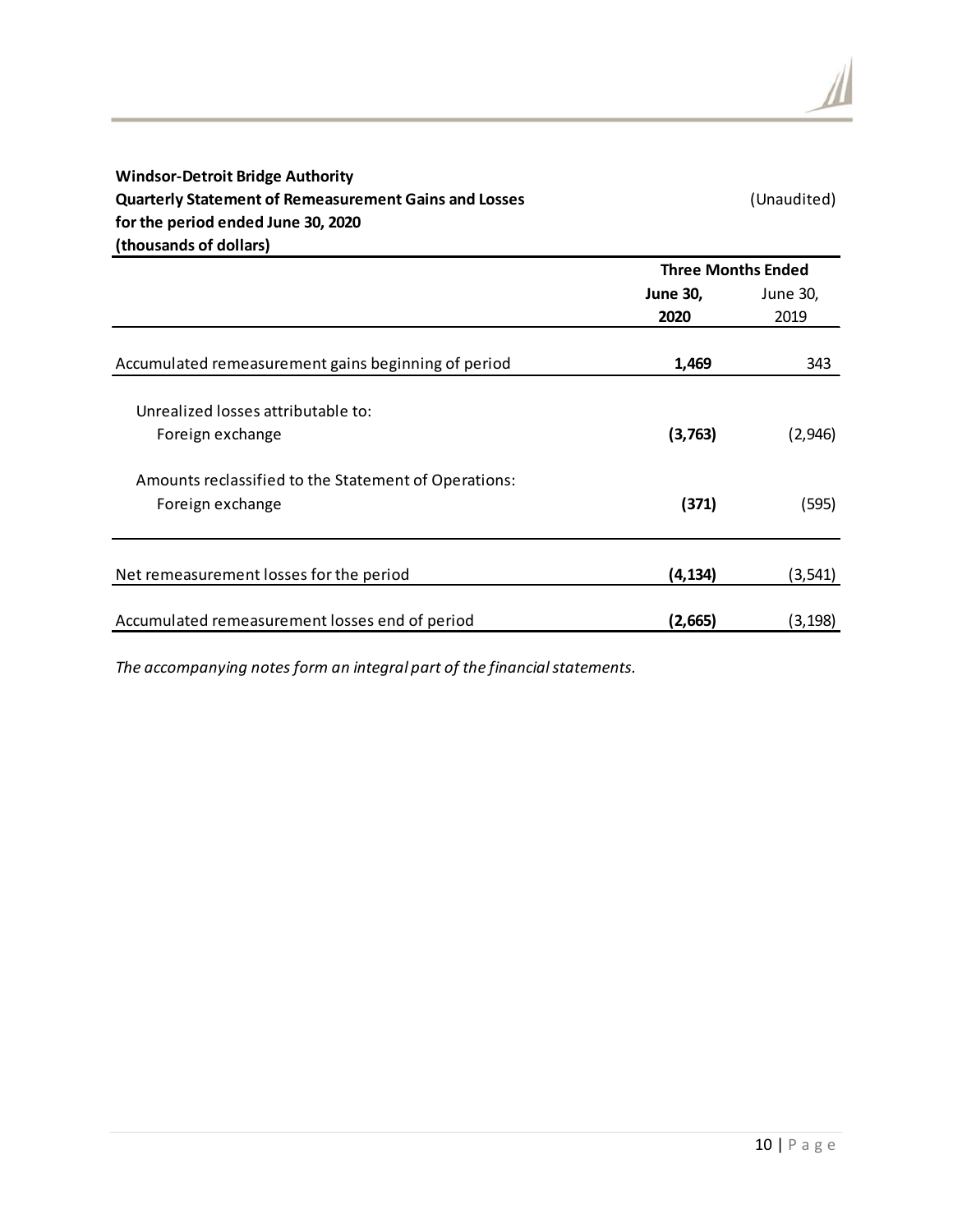#### **Windsor-Detroit Bridge Authority Quarterly Statement of Change in Net Financial Assets (Net Debt) (Unaudited)** (Unaudited) **for the period ended June 30, 2020 (thousands of dollars)**

|                                                     | <b>Twelve Months Ended</b> | <b>Three Months Ended</b> |            |  |
|-----------------------------------------------------|----------------------------|---------------------------|------------|--|
|                                                     | March 31,                  | <b>June 30,</b>           | June 30,   |  |
|                                                     | 2021                       | 2020                      | 2019       |  |
|                                                     | <b>Budget</b>              | <b>Actual</b>             | Actual     |  |
| Operating surplus                                   | 586,002                    | 36,245                    | 106,804    |  |
| Acquisition of tangible capital assets              | (722,099)                  | (94, 645)                 | (990, 209) |  |
| Amortization of tangible capital assets             | 127                        | 1,917                     | 796        |  |
|                                                     | (135,970)                  | (56,483)                  | (882, 609) |  |
| Changes in other non-financial assets               |                            |                           |            |  |
| Net change in prepaid expenses                      | 3,620                      | (5, 598)                  | (8,606)    |  |
| Transfer of prepaids to capital                     |                            |                           | 54,832     |  |
|                                                     | 3,620                      | (5, 598)                  | 46,226     |  |
| Net remeasurement losses for the period             |                            | (4,134)                   | (3, 541)   |  |
| Change in net debt                                  | (132, 350)                 | (66, 215)                 | (839, 924) |  |
| Net financial assets (net debt) beginning of period | (622,451)                  | (556,140)                 | 360,174    |  |
| Net debt end of period                              | (754,801)                  | (622, 355)                | (479,750)  |  |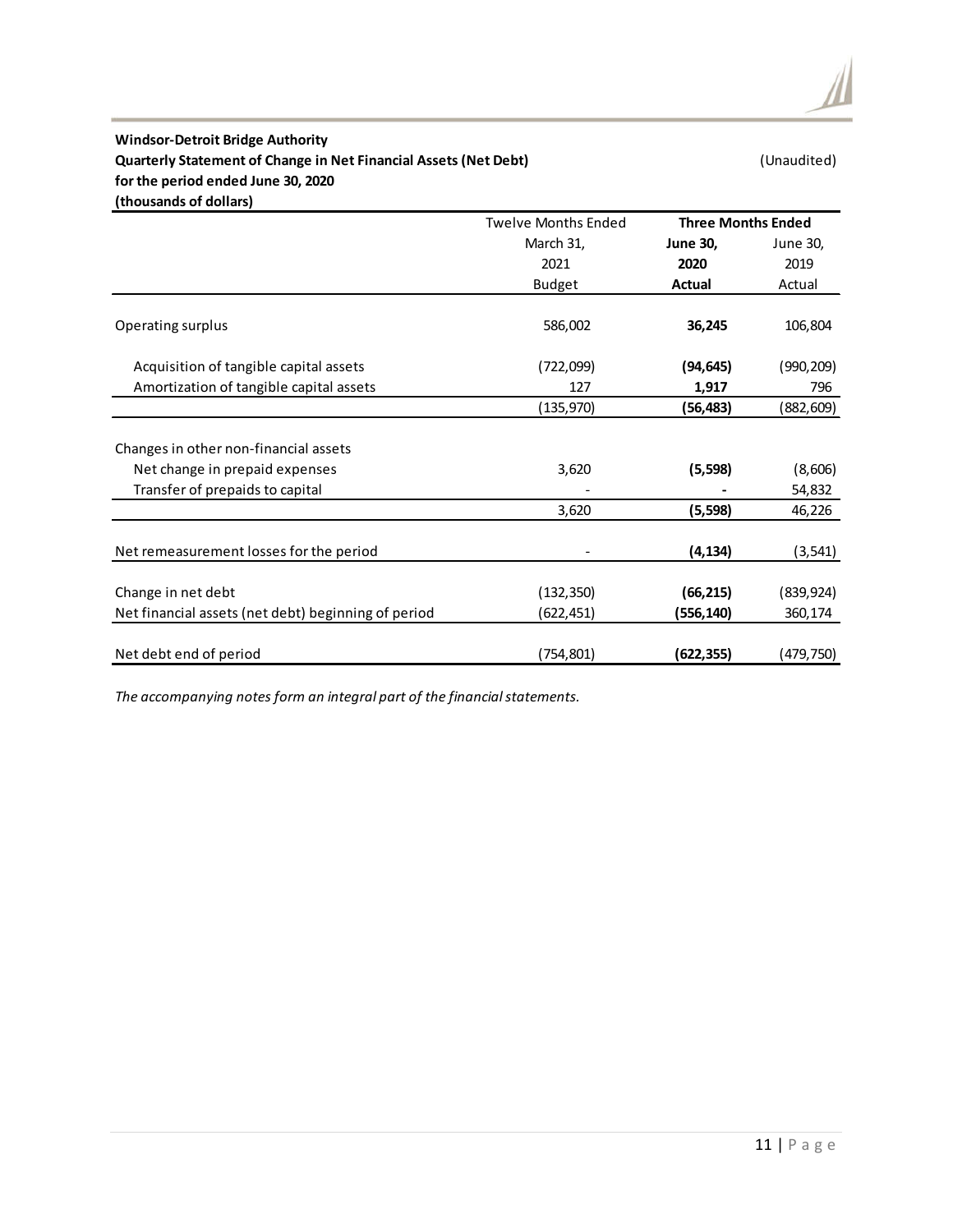#### **Windsor-Detroit Bridge Authority Quarterly Statement of Cash Flow for the period ended June 30** (Unaudited) **(thousands of dollars)**

| (thousands of dollars)                           | <b>Three Months Ended</b> |               |  |
|--------------------------------------------------|---------------------------|---------------|--|
|                                                  | June 30, 2020             | June 30, 2019 |  |
|                                                  |                           |               |  |
| <b>OPERATING TRANSACTIONS</b>                    |                           |               |  |
| Cash receipts from Government transfers          | 85,800                    | 133,500       |  |
| Interest received                                | 342                       | 1,615         |  |
| <b>HST Refunds</b>                               | 32,558                    | 30,622        |  |
| Other cash receipts                              | 252                       | 1,743         |  |
| Cash payments to suppliers                       | (53, 475)                 | (174, 387)    |  |
| Return of Parliamentary appropriations           | (14, 950)                 |               |  |
| Cash payments to and on behalf of employees      | (3,259)                   | (2, 396)      |  |
| <b>Transfers to International Authority</b>      | (235)                     | (300)         |  |
|                                                  |                           |               |  |
| Cash Provided by Operating Transactions          | 47,033                    | (9,603)       |  |
|                                                  |                           |               |  |
| <b>CAPITAL TRANSACTIONS</b>                      |                           |               |  |
| Cash used to acquire tangible capital assets     | (89, 772)                 | (3, 153)      |  |
|                                                  |                           |               |  |
| Cash applied to Capital Transactions             | (89, 772)                 | (3, 153)      |  |
|                                                  |                           |               |  |
| Effect of exchange rate changes on cash          | (5,267)                   | (3,749)       |  |
|                                                  |                           |               |  |
| Increase (decrease) in cash and cash equivalents | (48,006)                  | (16, 505)     |  |
|                                                  |                           |               |  |
| Cash and cash equivalents at beginning of period | 174,209                   | 240,366       |  |
|                                                  |                           |               |  |
| Cash and cash equivalents at end of period       | 126,203                   | 223,861       |  |
|                                                  |                           |               |  |
| Cash is composed of:                             |                           |               |  |
| Cash                                             | 16,178                    | 46,069        |  |
| Restricted cash                                  | 110,025                   | 177,792       |  |
|                                                  | 126,203                   | 223,861       |  |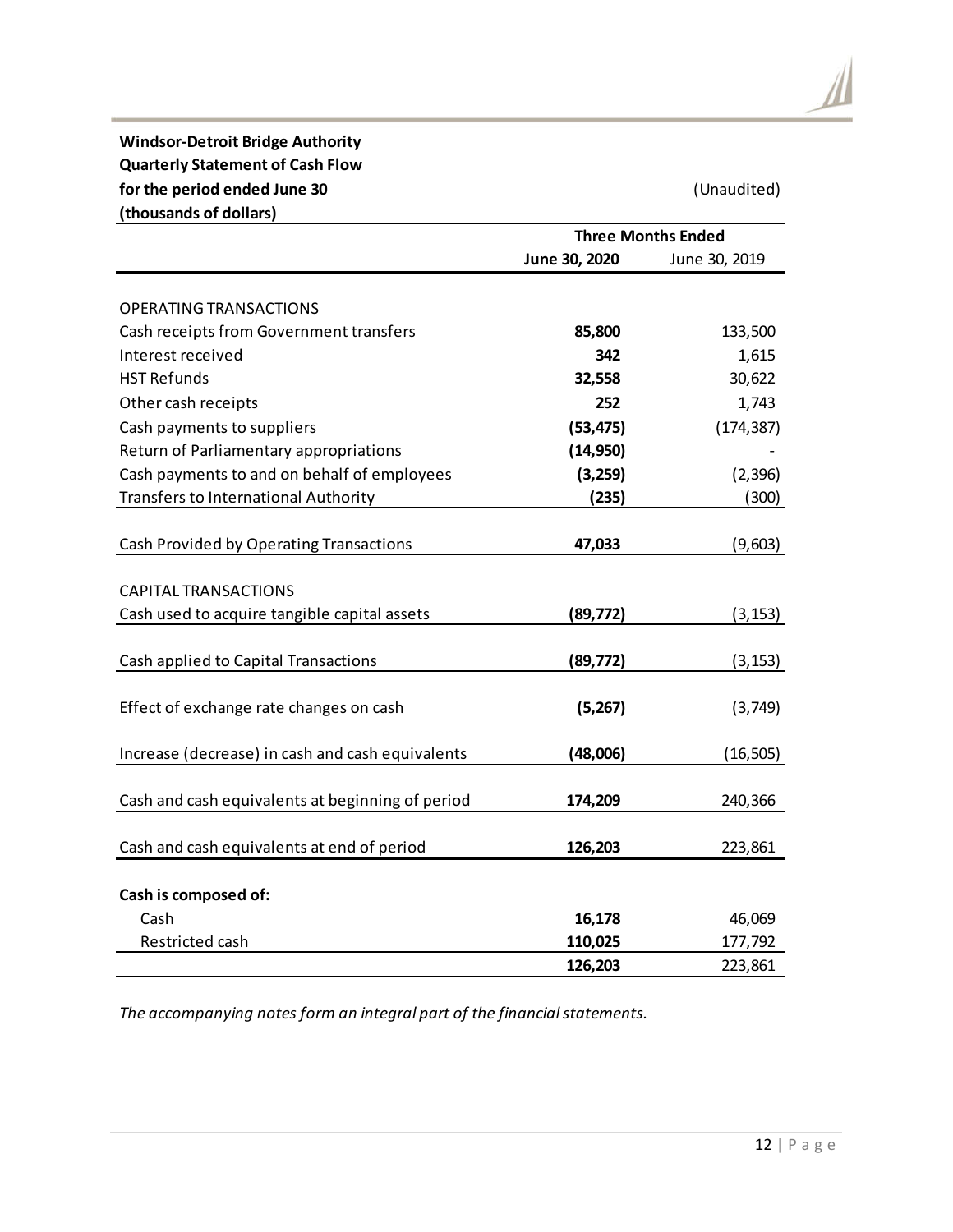

# SELECTED NOTES TO THE QUARTERLY UNAUDITED FINANCIAL STATEMENTS

## 1. AUTHORITY AND ACTIVITIES

The Windsor-Detroit Bridge Authority (WDBA), incorporated on October 9, 2012, under Order in Council P.C. 2012-1350, is a Crown Corporation listed under Schedule III Part I of the *Financial Administration Act (FAA)* and is not subject to income tax under the provisions of the *Income Tax Act*.

WDBA was established in accordance with the Crossing Agreement signed by the Government of Canada and the State of Michigan on June 15, 2012. The mandate of WDBA is to design, construct, finance, operate and maintain a new international crossing between Windsor, Ontario and Detroit, Michigan through a Public-Private Partnership.

In the early stages of the Gordie Howe International Bridge Project (Project), the international crossing was designated the Detroit River International Crossing; on May 14, 2015, the international crossing was officially named the Gordie Howe International Bridge.

WDBA is also mandated to design, construct and finance the interchange between the Gordie Howe International Bridge and the Interstate 75 (I-75), a highway that is part of the United States' Interstate Highway System. In accordance with the Crossing Agreement, the interchange shall also be a part of the Interstate Highway System. Once the construction of the interchange has been completed it will be turned over to the Michigan Department of Transportation (MDOT). MDOT will be responsible for maintaining the interchange; WDBA will have no further responsibility for or involvement with the interchange.

The Crossing Agreement also established the International Authority, a legal entity separate and distinct from WDBA. The International Authority is empowered to approve land acquisitions in the State of Michigan, leases of land in Michigan, as well as the Request for Qualifications, Request for Proposal, and the Public-Private Partnership Agreement with respect to the project. The International Authority also has certain oversight responsibilities. These are to maintain on-going monitoring of compliance by WDBA with the Crossing Agreement and the Concessionaire with the Public-Private Partnership Agreement.

The International Authority is governed by a board consisting of six members. Two of the members are appointed by the Government of Canada, one member by WDBA, and three members appointed by the State of Michigan. All costs of the International Authority are funded by WDBA.

WDBA depends on funding from the Government of Canada for its operations and will require funding from the Government of Canada to partially fund the construction of the international crossing. After completion of the bridge WDBA will continue to depend on funding from the Government of Canada to finance operations until the bridge operations generate a surplus.

On September 28, 2018, WDBA entered into a Public-Private Partnership Agreement (Project Agreement) with Bridging North America (BNA) to design, build, partially finance, operate and maintain the Project. Specifically, the Project Agreement covers BNA's responsibilities to design, construct, partially finance, operate and maintain the Facility; and to design, construct and partially finance the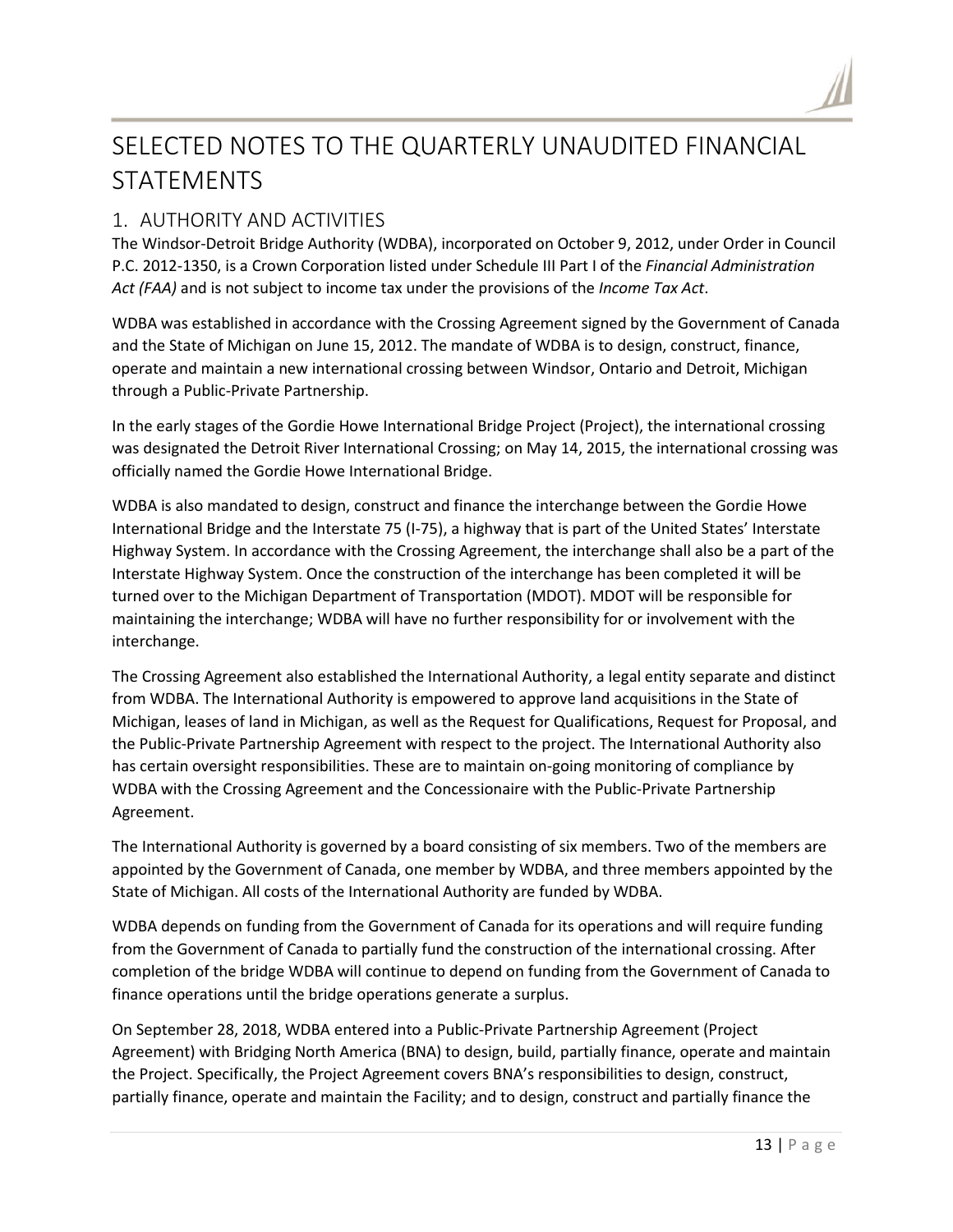Interstate 75 Interchange (I-75 Interchange). The components of the Facility are the Bridge, the Canadian Port of Entry, and the US Port of Entry. The Project Agreement will expire in 2054. BNA is responsible for financing the Facility and the I-75 Interchange to an amount equal to 15% of design and build costs. BNA contributed these funds prior to WDBA contributing its own funds to the Project. BNA contributions will be repaid through Capital Payments.

There have been no changes in the terms of the Project Agreement since its commencement date.

By Order in Council P.C. 2014-1382 dated December 10, 2014, WDBA is also subject to a directive pursuant to Section 89 of the Financial Administration Act as follows:

- (a) To ensure that the pension plans will provide:
	- i. A 50:50 current service cost-sharing ratio between employee and employer for pension contributions, to be phased in for all members by December 31, 2017, and,
	- ii. For any employee hired on or after January 1, 2015, that the normal age of retirement is raised to 65 years and that the age at which retirement benefits are available, other than those received at the normal age of retirement, corresponds with the age at which they are available under the Public Service Pension Plan; and
- (b) To outline its implementation strategies with respect to the commitments set out in paragraph (a) in its next corporate plan and subsequent corporate plans until the commitments are fully implemented.

WDBA implemented this directive effective December 31, 2017.

In July 2015, WDBA was issued a directive (P.C. 2015-1114) pursuant to section 89 of the *Financial Administration Act* to align its travel, hospitality, conference and event expenditure policies, guidelines and practices with Treasury Board policies, directives and related instruments on travel, hospitality, conference and event expenditures in a manner that is consistent with their legal obligations and to report on the implementation of the directive in WDBA's corporate plan. WDBA has implemented this directive effective August 7, 2015.

The financial statements were approved and authorized for issuance by the Board of Directors on August 21, 2020.

#### 2. SIGNIFICANT ACCOUNTING POLICIES

#### a. BASIS OF ACCOUNTING

These financial statements have been prepared in accordance with Canadian Public Sector Accounting Standards (PSAS).

#### b. PUBLIC-PRIVATE PARTNERSHIP

The substance of the Project Agreement is that the ownership of the land and infrastructure remains with WDBA during the project term, though BNA is granted rights of use and access to the site to carry out project work. BNA also bears the performance risk related to the scope of work to design, build, partially finance, operate and maintain the international crossing.

WDBA accounts for the Public-Private Partnership to reflect the terms of the Project Agreement in accordance with Canadian PSAS. In accordance with the terms of the Project Agreement, WDBA is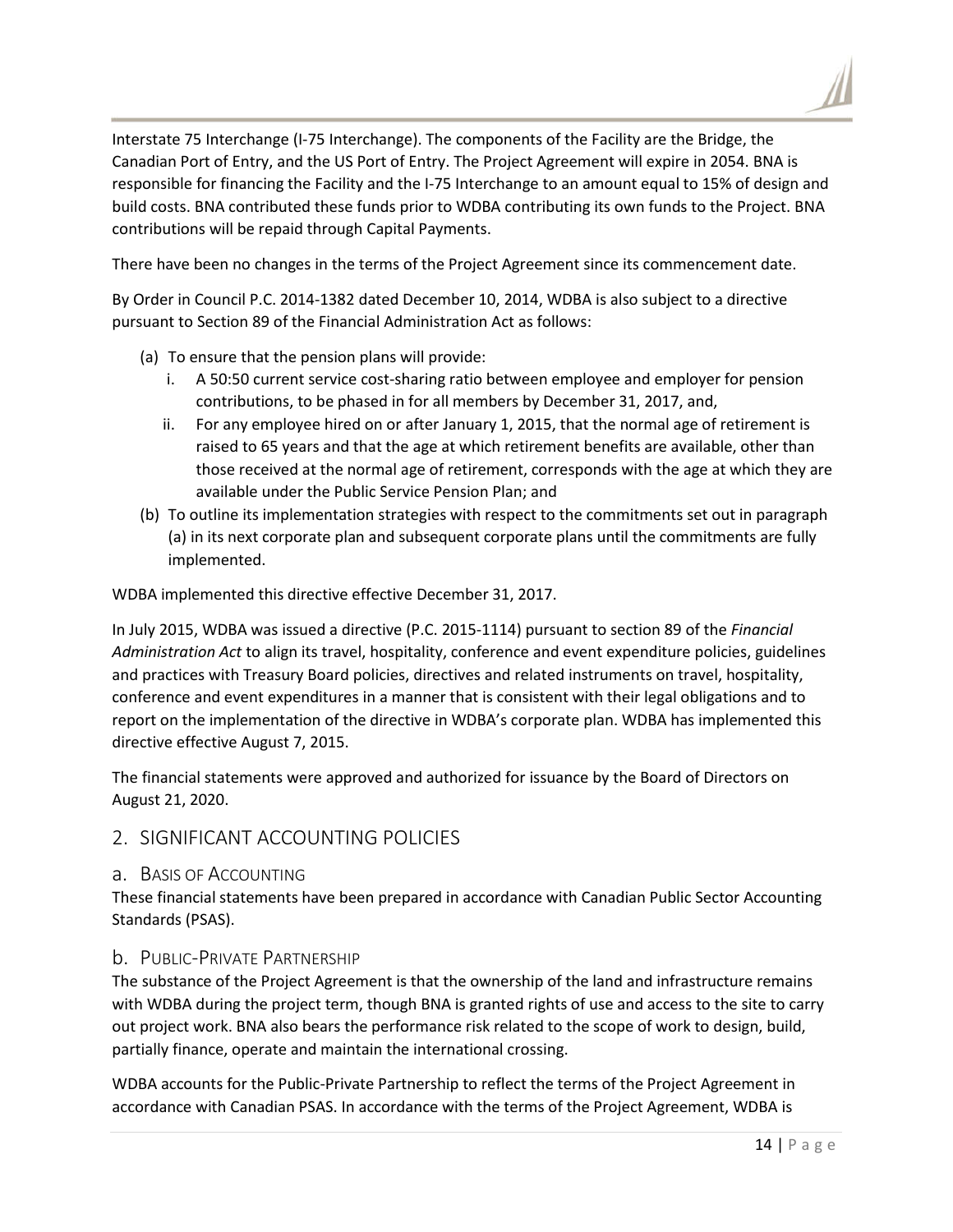

required to make various payments to BNA during the construction period, including Progress Payments, Handover Payments, Interim Operating and Maintenance Payments, Public Art Payments, Community Benefit Payments, Large Scale Imaging equipment (LSI) payments and the Substantial Completion. Throughout the construction period progress payments are paid to BNA based on completed milestones which are certified by the Independent Certifier.

Eligible costs incurred by BNA related to the Facility are recognized as tangible capital assets, as the Facility is constructed. These costs include design and build costs, interest costs incurred prior to assets being ready for productive use, as well as rehabilitation payments which are determined to be a betterment. Eligible costs related to the I-75 Interchange are recognized as expenses as they are incurred given that this component will be turned over to MDOT upon completion. At this point, WDBA will have no further responsibility for or involvement with the I-75 Interchange.

WDBA recognizes the associated liability of the Public-Private Partnership for the first 15% of the design and build costs as Due to Private Partner, representing the Threshold Amount. The Threshold Amount was achieved during March 2019. A 15% holdback is also recorded as a liability for each subsequent invoice of the design and build costs, which will be due upon substantial completion of the Facility.

The accounting for the Project Agreement infrastructure includes an estimate for the measurement of construction-in-progress based on the Progress Measurement Technique (PMT) established by BNA and agreed with the Independent Certifier, as specified in the Project Agreement. The PMT measures progress based on completed milestones. Progress is calculated against the Schedule of Values in the Project Agreement and is verified by the Independent Certifier as part of the certification process. In management's view the PMT is an appropriate method to measure progress based on reliable information. The PMT does not include a measure for partially completed milestones since there is insufficient information available to make a reasonable estimate of the amount before a milestone is completed and verifiable by the Independent Certifier.

#### c. REVENUE

WDBA recognizes revenue when the transactions or events giving rise to the revenues occur. Normally, revenues are recognized when persuasive evidence of an arrangement exists, services have been provided or goods have been delivered, the amount is fixed and determinable, and collection is reasonably assured.

#### d. INTEREST

Interest on cash deposits is recorded in the period in which it is earned.

#### e. PROCEEDS FROM INSURANCE CLAIMS

Proceeds from insurance claims are recognized in the period in which they are confirmed.

#### f. EXPENSE RECOGNITION

All expenses are recognized in the period in which they are incurred. Estimates for accruals are made at the end of each period.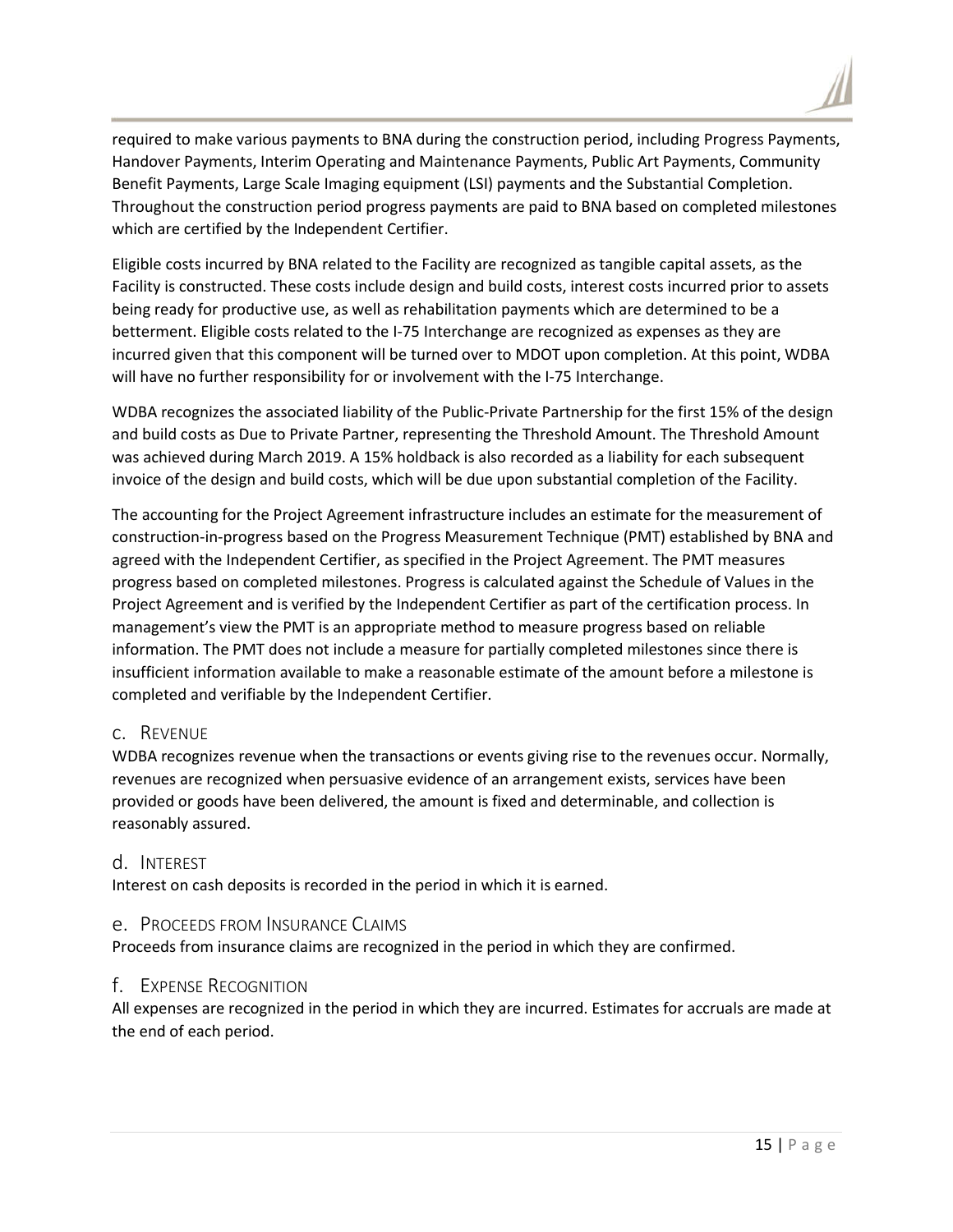#### g. GOVERNMENT TRANSFERS – APPROPRIATIONS

Government transfers are recognized as revenue when the transfer is authorized and eligibility criteria are met, except to the extent that stipulations give rise to an obligation that meets the definition of a liability. Transfers received are recognized as deferred revenue when stipulations give rise to a liability.

For government transfers initially recognized as deferred revenue, revenue is recognized in the statement of operations as the stipulations are met. Any portion of government transfers to which WDBA is entitled to but has not received is recognized under Accounts Receivable from the Government of Canada.

#### h. GOVERNMENT TRANSFERS – RECOVERIES

Costs recovered from the Government of Canada for services provided by WDBA are recognized in the financial statements at the exchange amount.

#### i. CASH AND RESTRICTED CASH

Cash and restricted cash consist of cash held in WDBA's bank accounts.

#### j. ACCOUNTS RECEIVABLE

Accounts receivable are recorded and carried at cost. Accounts receivable are reviewed at each financial statement date by WDBA for impairment. Accounts receivable consist primarily of HST receivable.

#### k. DEPOSITS

Deposits with other entities are recorded and carried at cost. Deposits represent amounts held by third parties under the terms of their contracts with WDBA.

#### l. ACCOUNTS PAYABLE AND ACCRUED LIABILITIES

Accounts payable are recorded and carried at cost. Accounts payable consist primarily of amounts related to the ongoing construction activities of the Project.

#### m. ENVIRONMENTAL OBLIGATIONS

Whenever WDBA accepts responsibility or has direct responsibility for sites where contamination exceeds environmental standards, plans to abandon future economic benefits to remediate the property, and where the amount involved can be reasonably estimated, an obligation for the clean-up of the contaminated sites is recorded as a liability in the Statement of Financial Position. The estimate includes costs directly attributable to remediation activities, post-remediation operations, and maintenance and monitoring activities that are an integral part of the remediation strategy. The estimated future costs are recorded as a liability and are based on management's best estimate of the costs that are most likely to be incurred. If it proves impossible to make a reasonable estimate of the amount or it is not expected that remediation will occur, the situation will be disclosed through a note to the Financial Statements.

#### n. DUE TO PRIVATE PARTNER

The amount due to Private partners consists of the obligation to BNA for the first 15% of the design and build costs. The obligation is measured at amortized cost based on the effective interest rate, which is represented by the rate implicit within the contract. Capital payments commence upon handover of the Canadian Port of Entry and expire after 30 years, which include both principal and interest payments.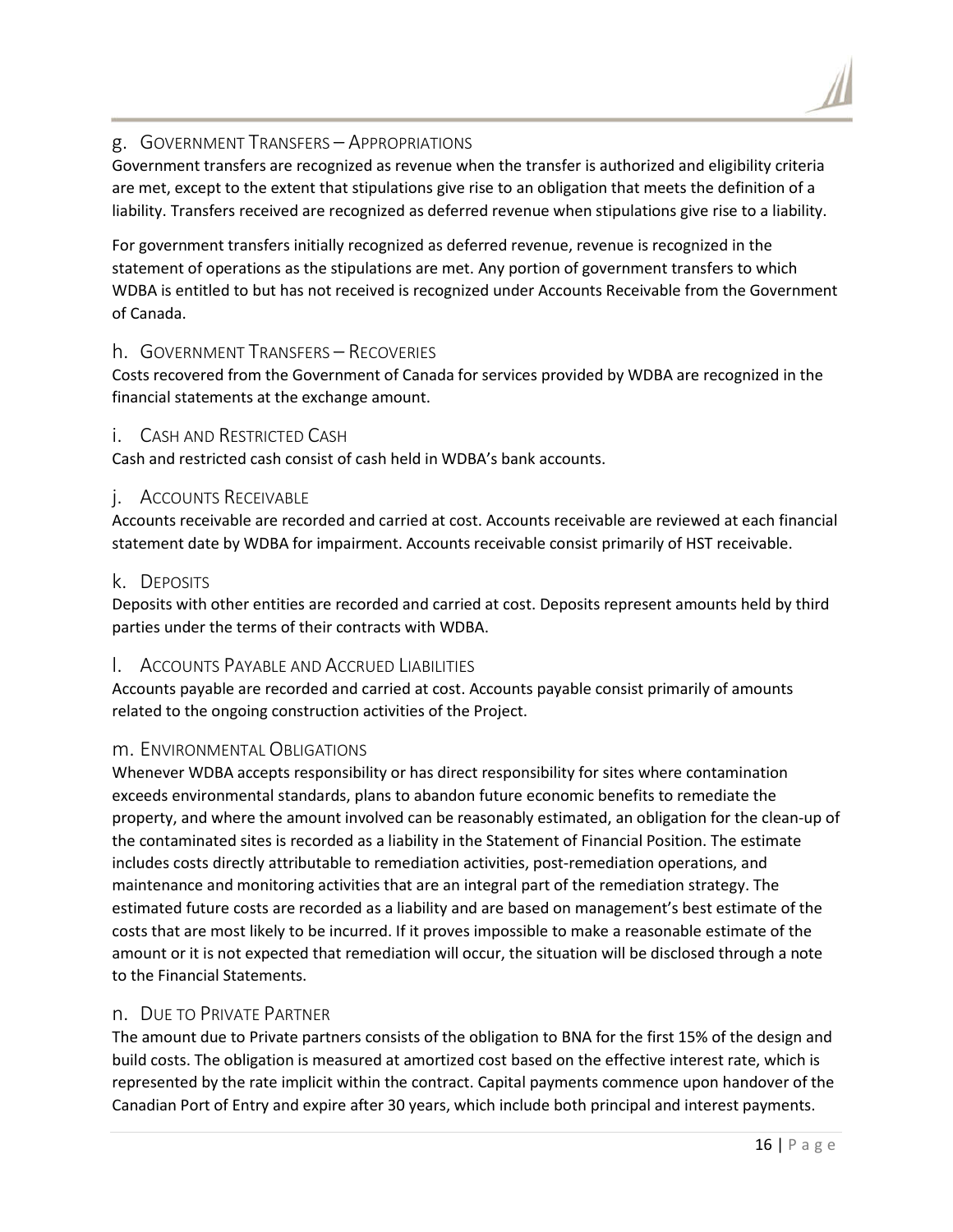#### o. TANGIBLE CAPITAL ASSETS

Tangible capital assets are recorded at cost. Replacements, major improvements, and costs which extend the useful service lives of existing assets or increase their capacity, are capitalized. Repairs and maintenance are charged to the Statement of Operations as incurred.

Leased property is recognized when properties are turned over to WDBA by Michigan under a master lease agreement between Michigan and WDBA. Properties are first recognized in Prepaid Expenses and upon entering the master lease agreement properties are reclassified to tangible capital assets and amortized over the lesser of the term of the lease agreement or their individual useful lives.

Amounts included in construction in progress are not amortized until transferred to the appropriate capital asset classification. The amounts are transferred when the assets are ready for productive use in accordance with WDBA's policies.

Tangible capital assets are amortized over their estimated useful lives using the straight-line method, over the following periods:

| Office equipment and furniture | between 3 and 10 years  |
|--------------------------------|-------------------------|
| Roads                          | between 4 and 6 years   |
| Leased property                | between 92 and 94 years |
| Leasehold improvements         | between 3 and 5 years   |

When conditions indicate that a tangible capital asset no longer contributes to the ability of WDBA to provide services, or that the value of future economic benefits associated with a tangible capital asset is less than its net carrying value, the cost of the tangible capital asset is reduced to reflect the impairment. Net write-downs on tangible capital assets are recorded as expenses in the Statement of Operations. Assessments of whether such conditions exist are made, at a minimum, at each financial statement date.

#### p. PREPAID EXPENSES

Payments made prior to the related services being rendered are recorded as prepaid expenses. Prepaid expenses are recognized in expense as the related services are rendered.

Payments made to the State of Michigan to fund the purchase of land for the Project and that will be leased to WDBA are recorded as prepaid expenses. Payments made to purchase land that will not be leased back to WDBA but will remain the responsibility of the State of Michigan are expensed as incurred.

Payments made for Michigan land through the condemnation process which will be leased to WDBA are recorded as Prepaid Expenses – Michigan Land Acquisitions through Condemnation. Payments made for properties that will not be leased back to WDBA but will remain the responsibility of the State of Michigan are expensed as incurred.

When a property is leased from Michigan it is reclassified to tangible capital assets (Leased Property).

#### q. CONTINGENT LIABILITIES

Contingent liabilities are potential liabilities which may become actual liabilities when one or more future events occur or fail to occur. If the future event is likely to occur, and a reasonable estimate of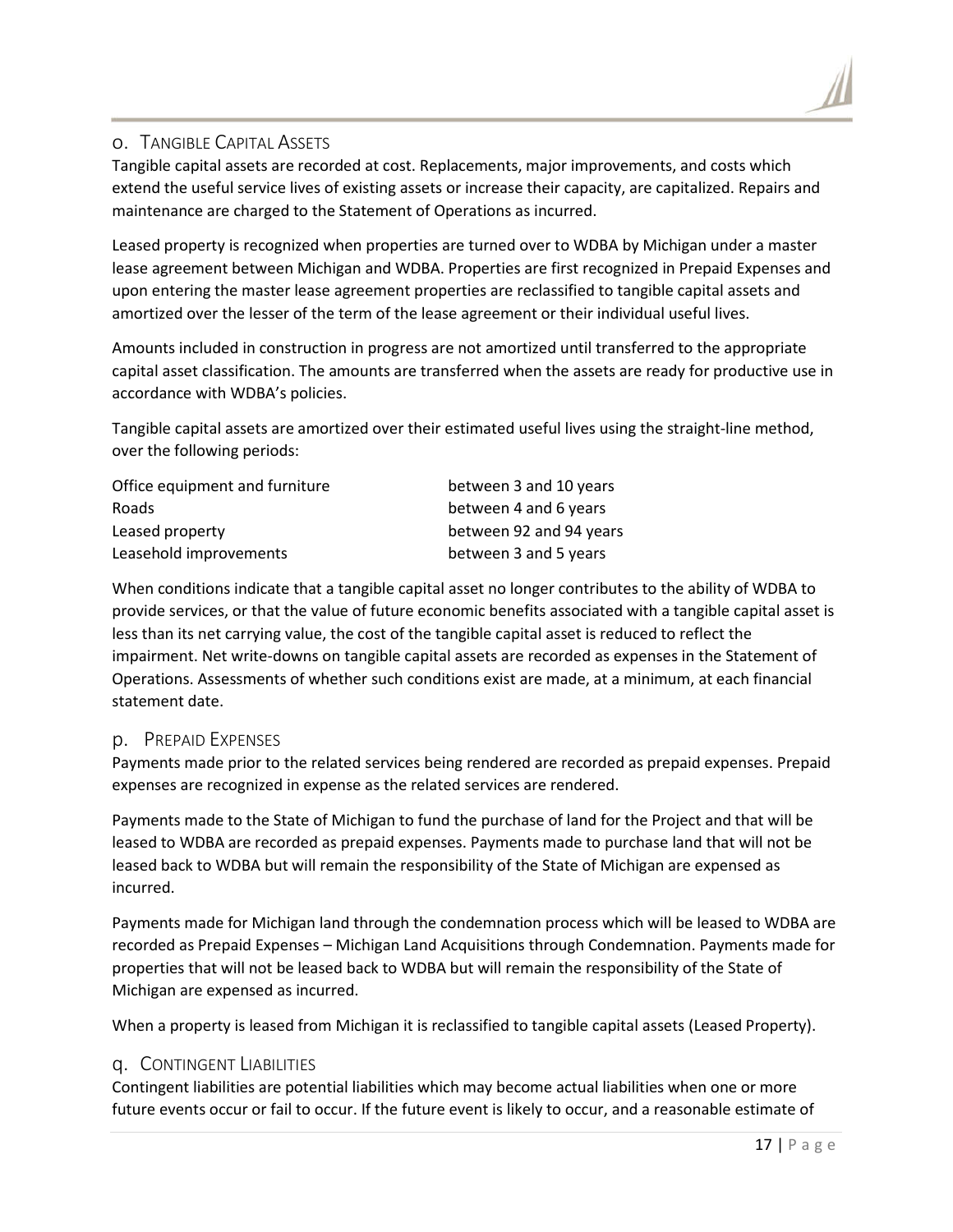the loss can be made, an estimated liability is recognized, and an expense recorded. If the likelihood is not determinable or an amount cannot be reasonably estimated, the contingency is disclosed in the notes to the financial statements.

#### r. PENSION AND BENEFIT PLANS

WDBA offers a defined contribution pension plan and a group benefit plan to its employees; expenses related to these plans are recognized in the period in which they are incurred.

#### s. FINANCIAL INSTRUMENTS

WDBA identifies, assesses, and manages financial risks to minimize their impact on its results and financial position. Financial risks are managed in accordance with specific criteria. WDBA does not engage in speculative transactions or the use of derivatives.

The measurement of financial instruments depends on their classification as follows:

| <b>Categories</b>            | <b>Financial instruments</b>             | <b>Measurement</b> |
|------------------------------|------------------------------------------|--------------------|
| Financial assets             | Cash                                     | Cost               |
|                              | Restricted cash                          | Cost               |
|                              | <b>Deposits</b>                          | Cost               |
| <b>Financial liabilities</b> | Accounts payable and accrued liabilities | Cost               |
|                              | <b>Holdback</b>                          | Cost               |
|                              | Due to private partner                   | Amortized cost     |

#### t. FOREIGN CURRENCY TRANSLATION

Transactions involving foreign currencies are translated into Canadian dollar equivalents using rates in effect at the time of those transactions. Monetary assets and liabilities denominated in foreign currencies are translated using the rate at the end of each year. Until an item is settled, gains and losses arising because of remeasurement are reported in the Statement of Remeasurement Gains and Losses. When the item is settled, the exchange gains and losses are recorded in the Statement of Operations.

#### u. MEASUREMENT UNCERTAINTY

The preparation of financial statements in accordance with PSAS requires management to make estimates and assumptions that affect the reported amounts and presentation of assets and liabilities at the financial statements date and the reported amounts of revenues and expenses during the reporting period. The measurement of construction-in-progress, the amount of GST/HST recoverable, the estimated useful life of tangible capital assets, accrued liabilities, environmental liabilities, impairments, and contingencies are the most significant items where estimates are used. Actual results could differ significantly from those estimates.

#### v. BUDGET FIGURES

Budget figures included in the Financial Statements were provided for comparison. These figures are from WDBA's Corporate Plan which was approved by WDBA's Board of Directors and the Treasury Board Secretariat.

w. STANDARDS ISSUED TO BE ADOPTED AT A LATER DATE The following standard has been issued by the PSAB: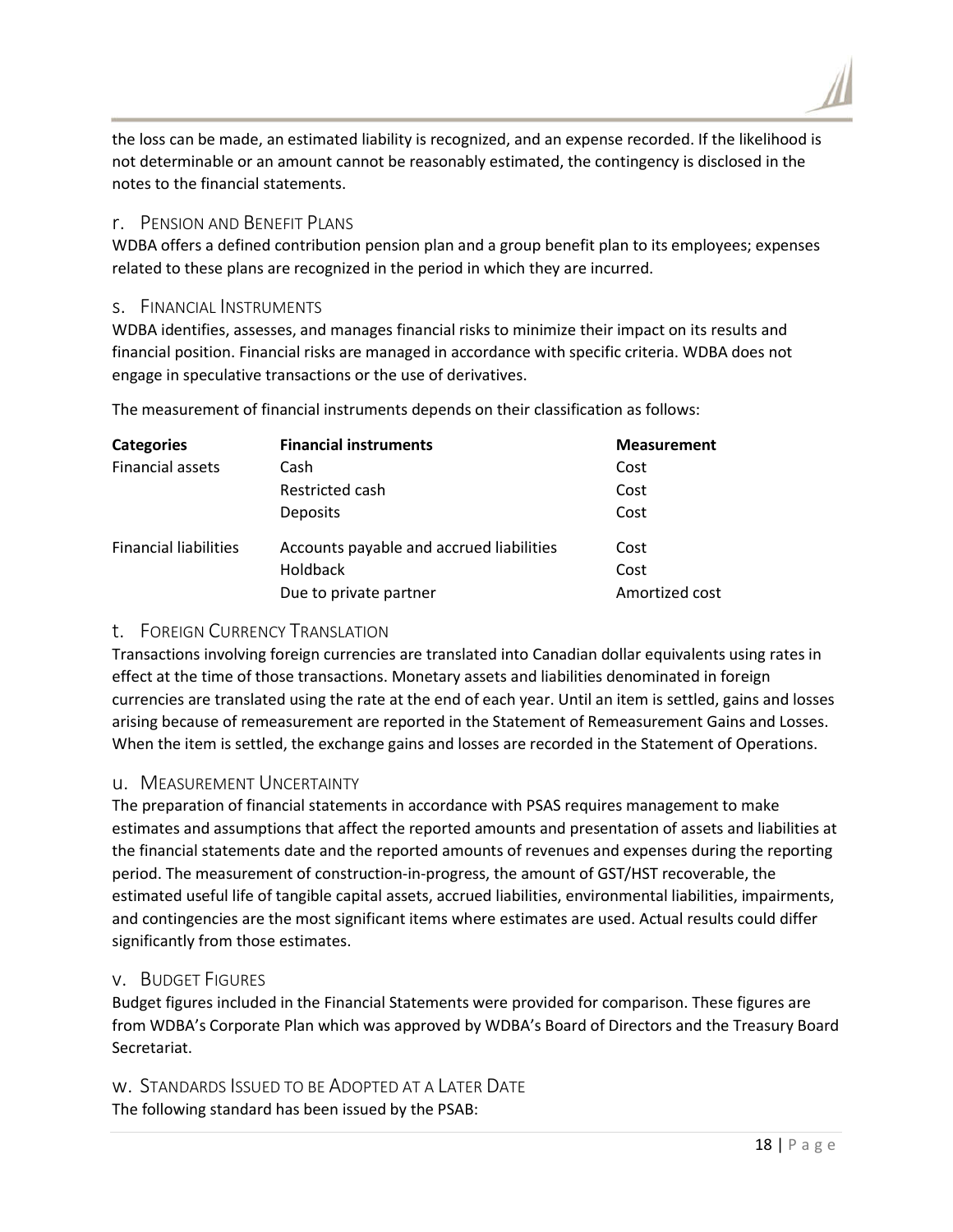*PS 3280 Asset Retirement Obligation:* This new Section establishes standards on when and how to account for an asset retirement obligation.

This Section was issued by PSAB in August 2018 and will be effective for fiscal years beginning on or after April 1, 2022. WDBA intends to adopt this standard when it becomes applicable and is currently evaluating the impact of adopting this standard on its financial statements.

## 3. RESTRICTED CASH

Restricted cash consists of funds deposited into an escrow account. The cash in the escrow account is used to fund the Project activities in Michigan, including property acquisition and related costs, planning and engineering costs.

WDBA is required by the Michigan Activities Funding Acknowledgement to utilize an escrow account to hold and disburse the funds for these activities. The Michigan Activities Funding Acknowledgement outlines the processes, roles and responsibilities surrounding the acquisition of property in Michigan by the Michigan Parties (MDOT and the Michigan Strategic Fund (MSF)) and other Project activities in Michigan. The escrow account is funded by WDBA on a quarterly basis.

## 4. ENVIRONMENTAL LIABILITY

WDBA recognizes a provision for environmental cleanup when all of the following conditions are satisfied: an environmental standard exists; the level of contamination has been determined to exceed the environmental standard; WDBA is directly responsible or accepts responsibility; it is expected that future economic benefits will be given up; and a reasonable estimate of the amount can be made at that time.

WDBA is responsible for the land required for the Project. In Canada, this consists of land contributed by the Government of Canada to WDBA for use in the Project. The Michigan land required for the Project is purchased by the State of Michigan; these purchases are funded by WDBA. It has been determined that certain parcels of land contain levels of contamination above acceptable environmental standards. WDBA expects that future economic benefits will be given up remediating the contamination; remediation will be performed as part of the activities to prepare the site for the construction of the Project.

The contamination is the result of prior owners' use of the land. Remediation will require the excavation and disposal of contaminated soil. Studies commissioned by WDBA estimate that the cost of remediation activities for the Canadian land to be \$0 (\$0 for March 31, 2020), and \$9,088 for the Michigan land, (\$9,088 for March 31, 2020) for a total of \$9,088 (\$9,088 for March 31, 2020). The decrease in the liability is primarily due to remediation of the contamination.

This amount was recorded as an environmental liability in the Statement of Financial Position.

### 5. HOLDBACK

WDBA temporarily retains an amount on the total due to contractors to ensure that the latter fulfill their obligations. The contracts call for WDBA to pay holdbacks upon substantial completion of the individual contracts.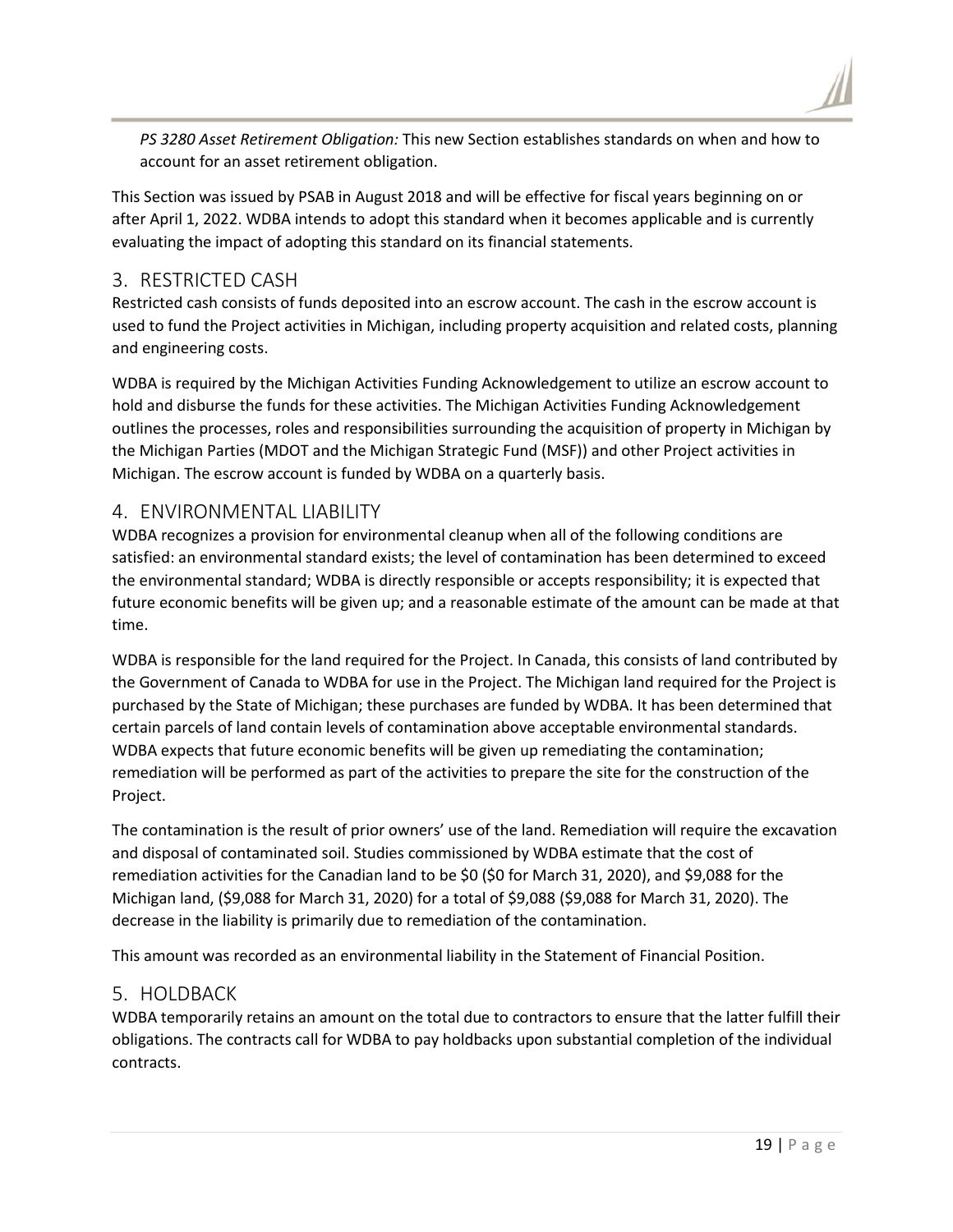## 6. DUE TO PRIVATE PARTNER

BNA is responsible for financing the Project to an amount equal to 15% of design and build costs, (the Threshold Amount \$574,803 million), prior to WDBA contributing its own funds to the Project. The Threshold Amount was achieved during March 2019, with the liability presented as the present value of expected future cash flows, discounted at the implied effective interest rate of 3.24%.

This liability will be discharged by WDBA through Capital Payments, which commence upon the handover of the Canadian Port of Entry to WDBA and expire 30 years after that date. Estimated repayments for the next five years and thereafter are as follows:

| (thousands of dollars)              |            |
|-------------------------------------|------------|
| Capital Payments:                   |            |
| 2022 Through 2024                   | 11,683     |
| 2025                                | 35,048     |
| 2026                                | 35,048     |
| 2027 and Thereafter                 | 969,672    |
| Less: Total Interest                | (476, 649) |
| <b>Private Partner Contribution</b> | 574,803    |
| Capitalized Interest To Date        | 25,235     |
| <b>Expensed Interest To Date</b>    | 5,919      |
| Liability                           | 605,957    |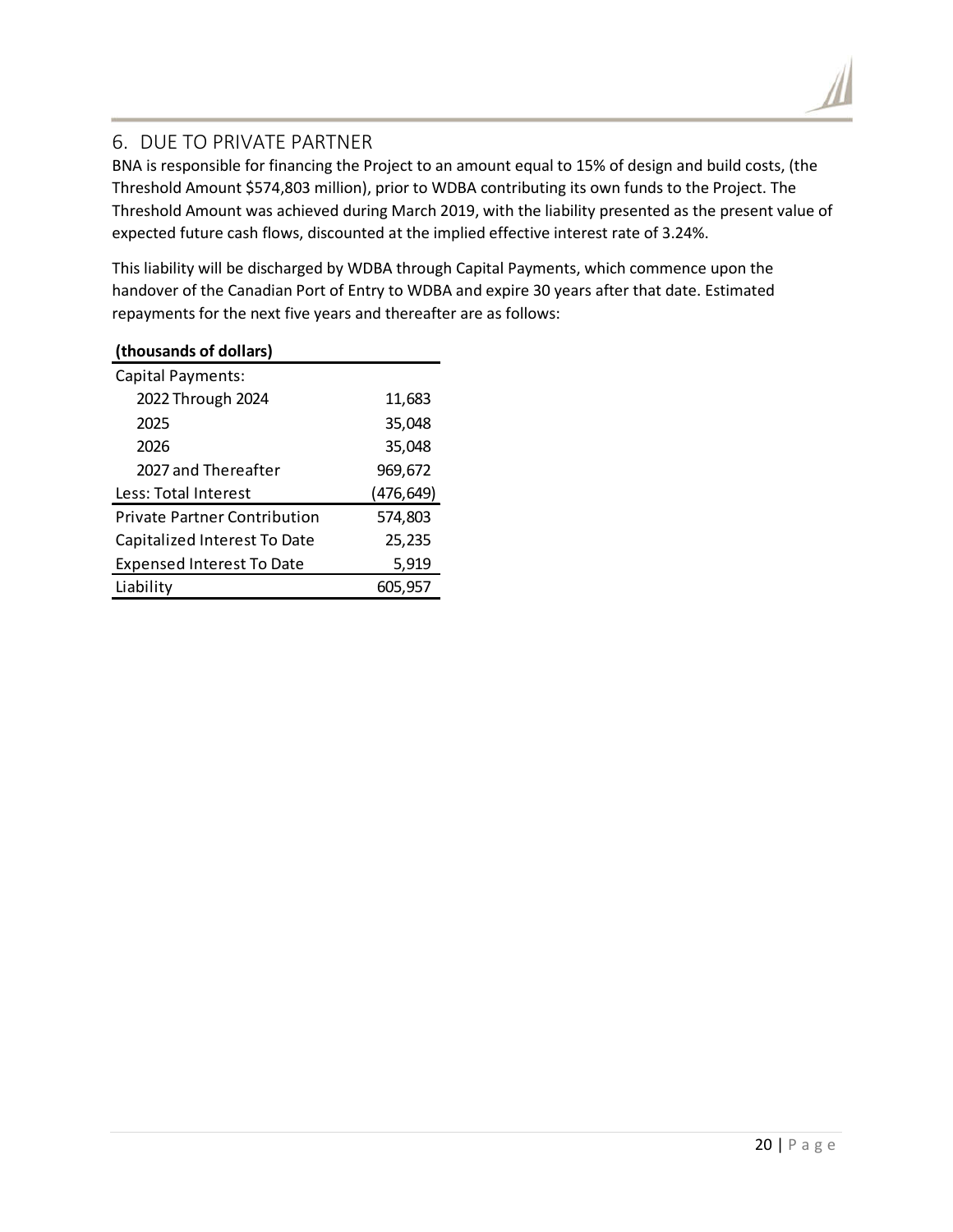## 7. TANGIBLE CAPITAL ASSETS

#### **(thousands of dollars)**

|                                 |                | <b>Computer and</b>  |                          |                                |                          |                          |                |
|---------------------------------|----------------|----------------------|--------------------------|--------------------------------|--------------------------|--------------------------|----------------|
|                                 | Leasehold      | Office               | <b>Construction in</b>   |                                |                          | Leased                   |                |
|                                 | Improvements   | Equipment            | <b>Progress</b>          | Land                           | Roads                    | Property                 | <b>Total</b>   |
| Cost                            |                |                      |                          |                                |                          |                          |                |
| April 1, 2019                   | 851            | 337                  | 858,220                  | 64,886                         | 7,571                    | 58,345                   | 990,210        |
| Acquisitions                    | 60             | 209                  | 511,297                  |                                |                          | 5,381                    | 516,947        |
| Transfers                       | $\overline{a}$ |                      | (16, 761)                |                                | 16,761                   |                          |                |
| <b>Transfers from Prepaids</b>  | $\sim$         | $\ddot{\phantom{1}}$ |                          | $\overline{a}$                 | $\overline{\phantom{a}}$ | 90,319                   | 90,319         |
| March 31, 2020                  | 911            | 546                  | 1,352,756                | 64,886                         | 24,332                   | 154,045                  | 1,597,476      |
| April 1, 2020                   | 911            | 546                  | 1,352,756                | 64,886                         | 24,332                   | 154,045                  | 1,597,476      |
| Acquisitions                    |                | 79                   | 93,799                   | $\overline{a}$                 |                          | 767                      | 94,645         |
| Transfers                       | $\overline{a}$ | ÷,                   | (21, 698)                | ٠                              | 21,698                   | $\overline{\phantom{a}}$ |                |
| June 30, 2020                   | 911            | 625                  | 1,424,857                | 64,886                         | 46,030                   | 154,812                  | 1,692,121      |
| <b>Accumulated Amortization</b> |                |                      |                          |                                |                          |                          |                |
| April 1, 2019                   | 529            | 318                  |                          |                                | 675                      | 308                      | 1,830          |
| Amortization                    | 110            | 18                   |                          | ÷,                             | 3,757                    | 1,197                    | 5,082          |
| March 31, 2020                  | 639            | 336                  | $\overline{\phantom{a}}$ | $\overline{\phantom{a}}$       | 4,432                    | 1,505                    | 6,912          |
| April 1, 2020<br>Amortization   | 639<br>14      | 336<br>21            |                          | ÷,<br>$\overline{\phantom{m}}$ | 4,432<br>1,468           | 1,505<br>414             | 6,912<br>1,917 |
| June 30, 2020                   | 653            | 357                  | $\blacksquare$           | $\overline{\phantom{a}}$       | 5,900                    | 1,919                    | 8,829          |
| <b>Net Book Value</b>           |                |                      |                          |                                |                          |                          |                |
| March 31, 2020                  | 272            | 210                  | 1,352,756                | 64,886                         | 19,900                   | 152,540                  | 1,590,564      |
| June 30, 2020                   | 258            | 268                  | 1,424,857                | 64,886                         | 40,130                   | 152,893                  | 1,683,292      |

On June 30, 2020, WDBA recognized construction in progress of \$1,424,857 (2020: \$1,352,756) for the Project based on eligible costs incurred to date, including capitalized interest of \$25,235 (2020: \$21,338). The Project components will be amortized over their estimated useful lives once they are entered operation and commence rendering service. As of June 30, 2020, WDBA recognized \$25,162 (2020: \$94,384) of expense related to the I-75 costs and local road improvements, including interest of \$914 (2020: \$3,584).

The acquisition of tangible capital assets shown above includes an amount of \$4,873 (2020: \$49,411) for capital items and holdbacks that remain to be paid for as of June 30, 2020. These items are not included in the Statement of Cash Flow.

On July 3<sup>rd</sup>, 2018, WDBA executed a master lease agreement with Michigan for properties in Michigan's possession. During the quarter, \$0 (2020: \$90,319), of Michigan land was transferred from prepaid expenses (Note 8 - Michigan Land acquisition) to tangible capital assets (Leased Property).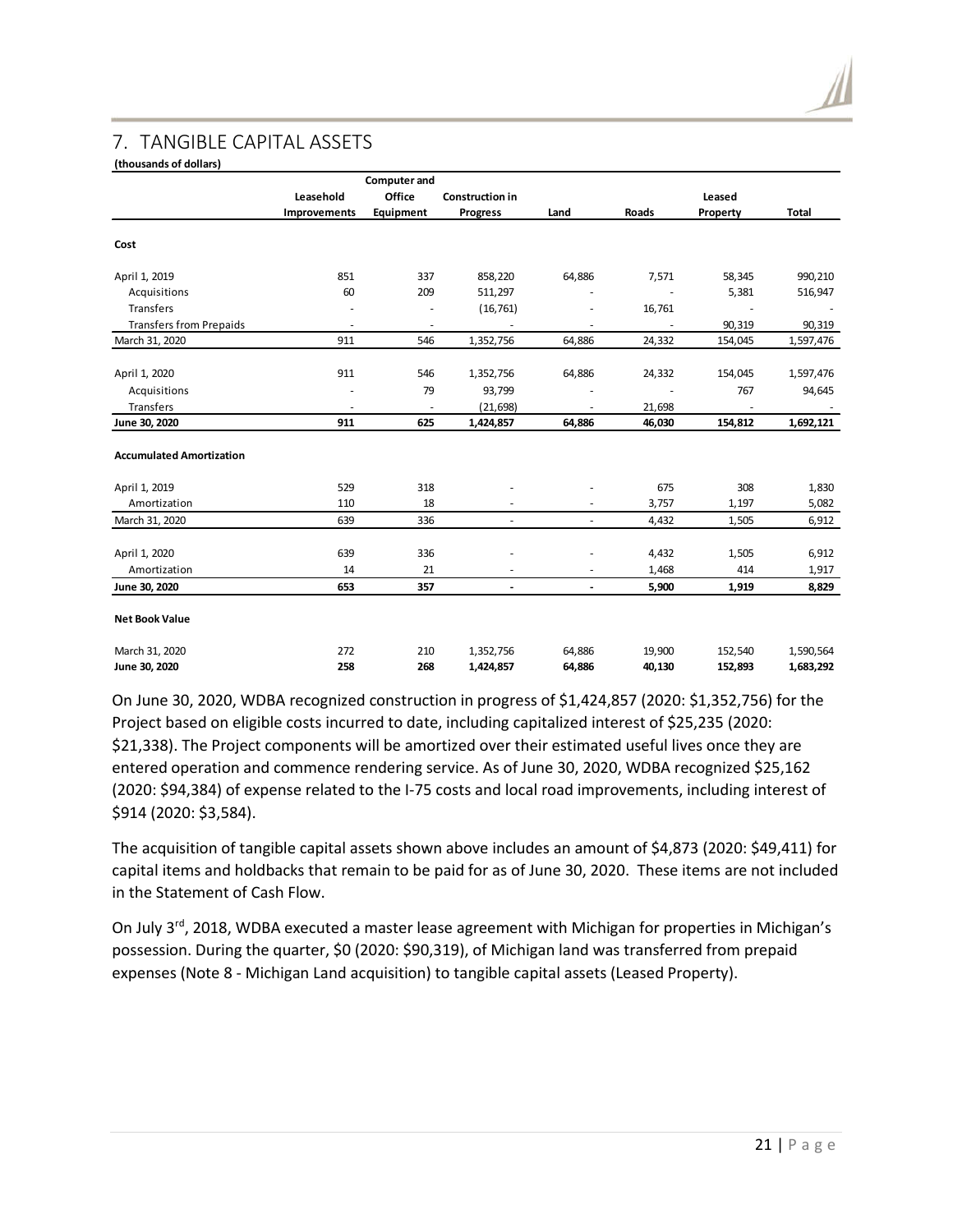#### 8. PREPAID EXPENSES

#### **(thousands of dollars)**

|                                                 | June 30, 2020 | March 31, 2020 |
|-------------------------------------------------|---------------|----------------|
|                                                 |               |                |
| Michigan Land Acquisitions                      | 72,777        | 65,933         |
| Prepaid Insurance                               | 15,410        | 16,588         |
| Michigan Land Acquisitions through Condemnation | 15,363        | 15,363         |
| Other                                           | 135           | 203            |
|                                                 | 103.685       | 98,087         |

The Michigan Land acquisition is related to payments made to the State of Michigan to fund the purchase of land for the Project that will be leased to WDBA for the life of the bridge. Payments made to purchase land that will not be leased to WDBA were expensed in Michigan Land (Note 10).

Where a property cannot otherwise be acquired through voluntary means, MDOT will acquire the property through the condemnation process. Michigan Land Acquisitions through Condemnation represent amounts related to properties in the condemnation process that will be leased to WDBA by the State of Michigan. Once the court has awarded title of a property to MDOT the amount associated with that property is reclassified to Michigan Land Acquisitions.

When land is brought into the master lease agreement with Michigan it is reclassified to tangible capital assets (Leased Property).

#### 9. CONTINGENCIES

In the normal course of its activities, WDBA is the claimant or defendant or is involved in certain pending claims or lawsuits. To the extent that a future event is likely to occur or fail to occur, and a reasonable estimate of the loss can be made, an estimated liability is accrued, and an expense is recorded in the financial statements. It is the opinion of management that the settlement of such matters will not result in any material liabilities to WDBA for the quarter ended June 30, 2020.